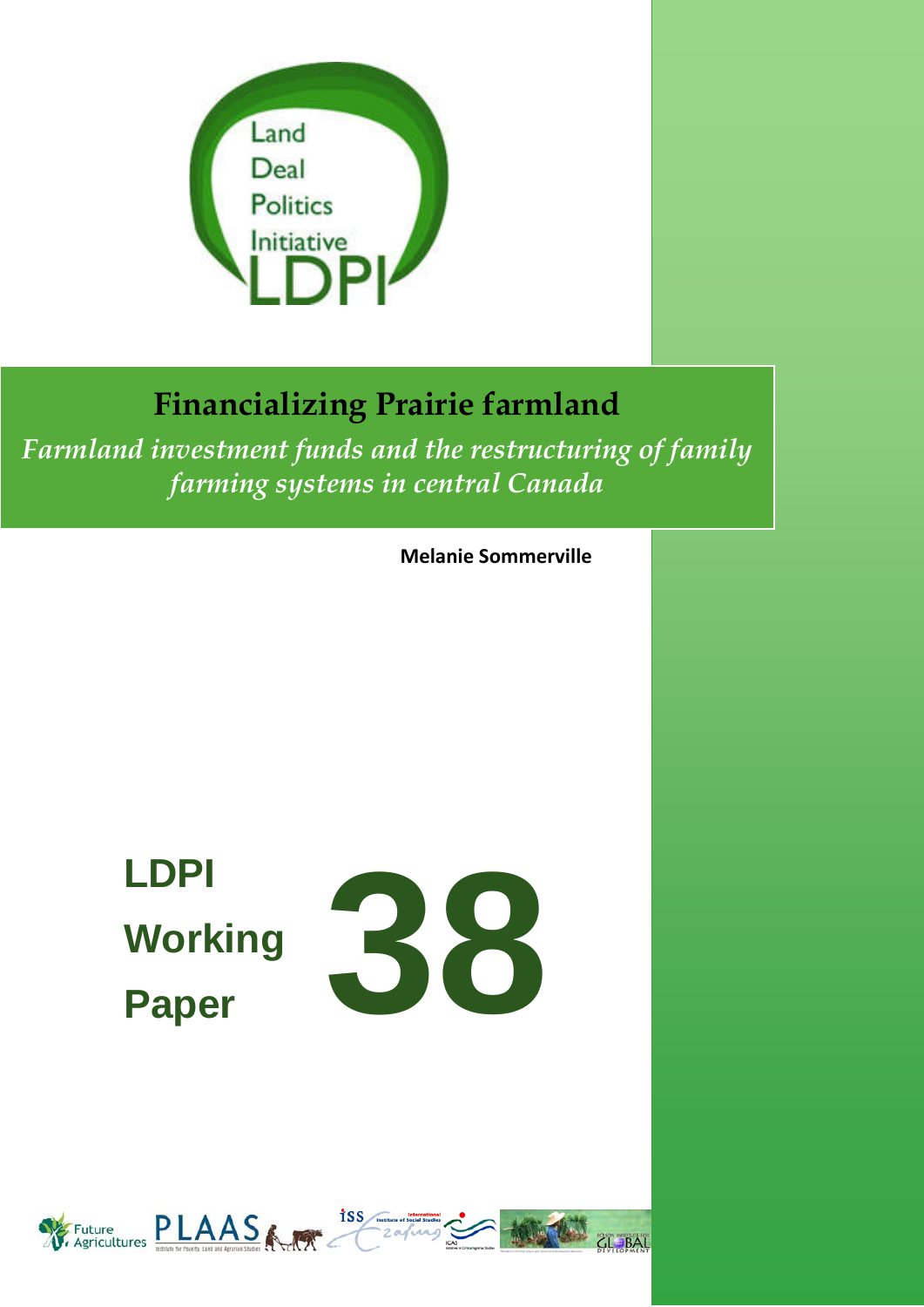#### **Financializing Prairie farmland: Farmland investment funds and the restructuring of family farming systems in central Canada** *By* **Melanie Sommerville**

| Published by:<br><b>The Land Deal Politics Initiative</b><br>www.iss.nl/ldpi<br>landpolitics@gmail.com |                                                                   |                                                 |                                  |
|--------------------------------------------------------------------------------------------------------|-------------------------------------------------------------------|-------------------------------------------------|----------------------------------|
| in collaboration with:                                                                                 |                                                                   |                                                 |                                  |
| <b>Institute for Development Studies (IDS)</b>                                                         |                                                                   |                                                 |                                  |
| University of Sussex                                                                                   |                                                                   |                                                 |                                  |
| Library Road<br>Brighton, BN1 9RE                                                                      |                                                                   |                                                 |                                  |
| United Kingdom                                                                                         |                                                                   |                                                 |                                  |
| Tel: +44 1273 606261                                                                                   | Fax: +44 1273 621202                                              | E-mail: ids@ids.ac.uk                           | Website: www.ids.ac.uk           |
|                                                                                                        | <b>Initiatives in Critical Agrarian Studies (ICAS)</b>            |                                                 |                                  |
|                                                                                                        | <b>International Institute of Social Studies (ISS)</b>            |                                                 |                                  |
| P.O. Box 29776                                                                                         |                                                                   |                                                 |                                  |
| 2502 LT The Hague                                                                                      |                                                                   |                                                 |                                  |
| The Netherlands                                                                                        |                                                                   |                                                 |                                  |
| Tel: +31 70 426 0664                                                                                   |                                                                   | Fax: +31 70 426 0799 E-mail: iss.icas@gmail.com | Website: www.iss.nl/icas         |
|                                                                                                        | The Institute for Poverty, Land and Agrarian Studies (PLAAS)      |                                                 |                                  |
|                                                                                                        | School of Government, Faculty of Economic and Management Sciences |                                                 |                                  |
|                                                                                                        | University of the Western Cape, Private Bag X17                   |                                                 |                                  |
| Bellville 7535, Cape Town                                                                              |                                                                   |                                                 |                                  |
| South Africa                                                                                           |                                                                   |                                                 |                                  |
|                                                                                                        | Tel: +27 21 959 3733 Fax: +27 21 959 3732                         | E-mail: info@plaas.org.za                       | Website: www.plaas.org.za        |
|                                                                                                        | The Polson Institute for Global Development                       |                                                 |                                  |
| Department of Development Sociology                                                                    |                                                                   |                                                 |                                  |
| <b>Cornell University</b>                                                                              |                                                                   |                                                 |                                  |
| 133 Warren Hall                                                                                        |                                                                   |                                                 |                                  |
| Ithaca NY 14853                                                                                        |                                                                   |                                                 |                                  |
| <b>United States of America</b>                                                                        |                                                                   |                                                 |                                  |
| Tel: +1 607 255-3163                                                                                   | Fax: +1 607 254-2896                                              | E-mail: ta12@cornell.edu                        | Website: polson.cals.cornell.edu |

© June 2013 *All rights reserved. No part of this publication may be reproduced or transmitted in any form or by any means without prior permission from the publisher and the author.*

*Published with support from the UK Department for International Development (DfID), Atlantic Philanthropies, Inter-Church Organization for Development Cooperation (ICCO), Ford Foundation and Miserior.*

*Land Deal Politics Initiative*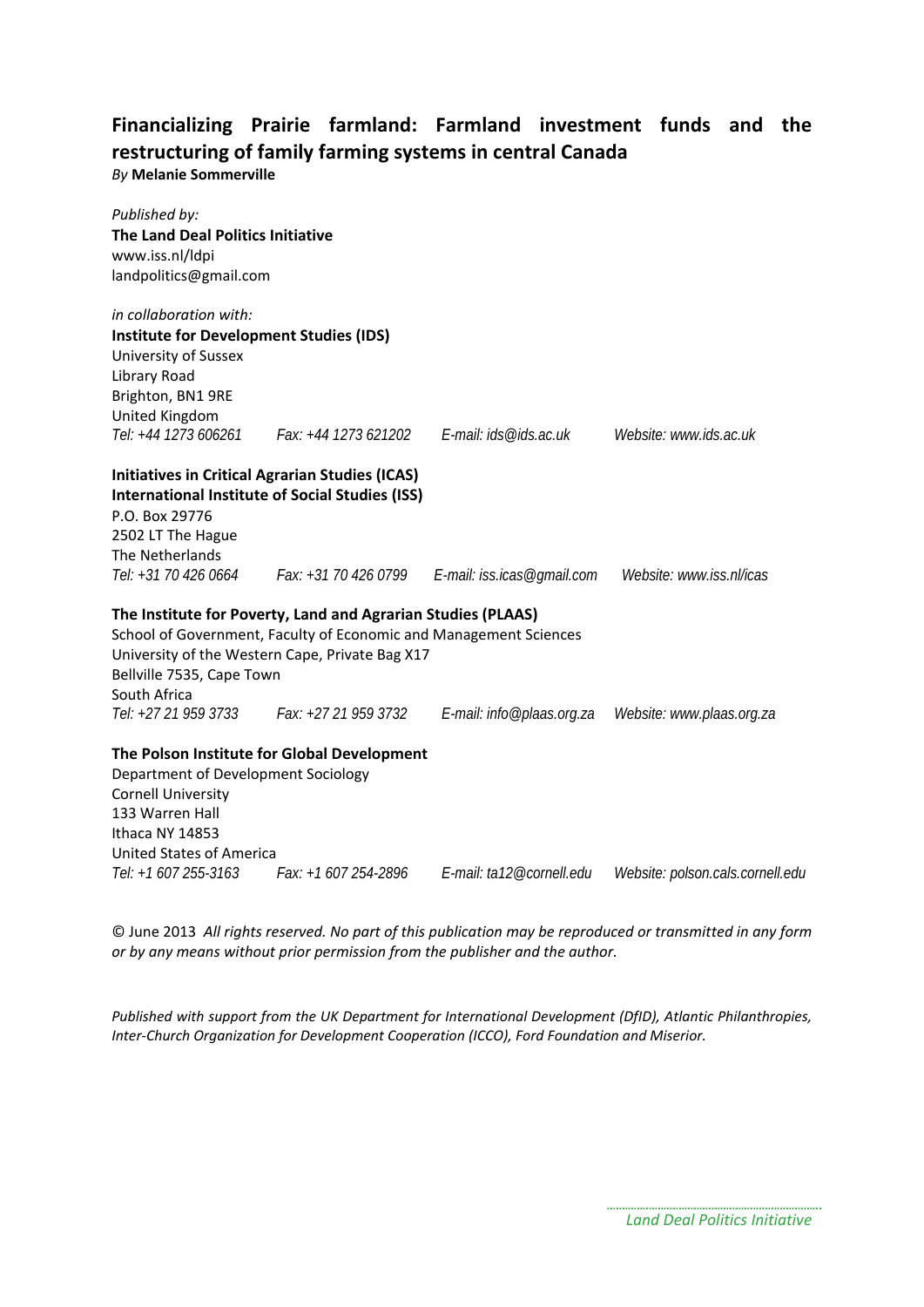#### Abstract

Scholarship on the 'global land grab' has placed financial actors and financialization processes at the centre of recent farmland acquisitions and investments in large-scale agricultural ventures. This paper contributes to this body of work by examining the emergence of Farmland Investment Funds (FIFs) in the Canadian Prairie Provinces amidst the ongoing financialization of family farming systems in the region. Postulating that a highly financialized agricultural sector is one where profits are raised mainly through rent and the appreciation of farmland, as well as through interest, dividends, and capital gains on agricultural ventures, I show how FIFs have sought to harness these channels. While FIFs result in part from increased demand for prairie farmland on the basis of its performance as a financial asset, the funds' growth has similarly depended on a set of factors working to supply land to the vehicles, including a long period of declining farm incomes, steady and accelerating land appreciation, prairie farmers' gradual shift towards leasing (rather than owning) farmland, and climbing farm debt. I review the key features of FIFs and their implications for agricultural restructuring on the Prairies, showing how the funds further concentrate farmland ownership, shift patterns of wealth and risk accrual from owning and using farmland, deepen the circulation of interest bearing capital within regional farmland markets, and introduce new financial actors, priorities, and subjectivities into prairie farming systems. My findings generate insights into largescale land transactions in other global settings, and contribute to current understandings of the 'land grab' and the financialization of agriculture and other natural resource sectors.

#### About the author

**Melanie Sommerville** is a doctoral candidate in the Department of Geography at the University of British Columbia in Vancouver, Canada. Her dissertation research examines the financialization of agriculture, using case studies in Canada and South Africa to assess its implications for family- and small-scale farmers as well as land restitution processes involving marginalized communities. Melanie has a broad career background in the public and not-for-for profit sectors and a particular passion for agricultural policy analysis and development. Her previous degrees included a Master of Arts in Human Geography from Carleton University in Ottawa, Canada, and a Bachelor of Science in Earth Surface Science from the University of Guelph in Guelph, Canada.

#### Acknowledgements

Funding for the research presented in this paper was provided by the Land Deal Politics Initiative's Small Grant Program, the Social Sciences and Humanities Research Council of Canada, and the University of British Columbia. I wish to thank Jun Borras, Jim Glassman, and Philippe Le Billon for helpful comments on an earlier draft of the paper, as well as Sara Keene for copy-editing and feedback on last-minute additions. This paper draws on two earlier articles co-authored with André Magnan, whose wisdom and continuing enthusiasm for thinking through the restructuring of prairie agricultural systems I deeply appreciate.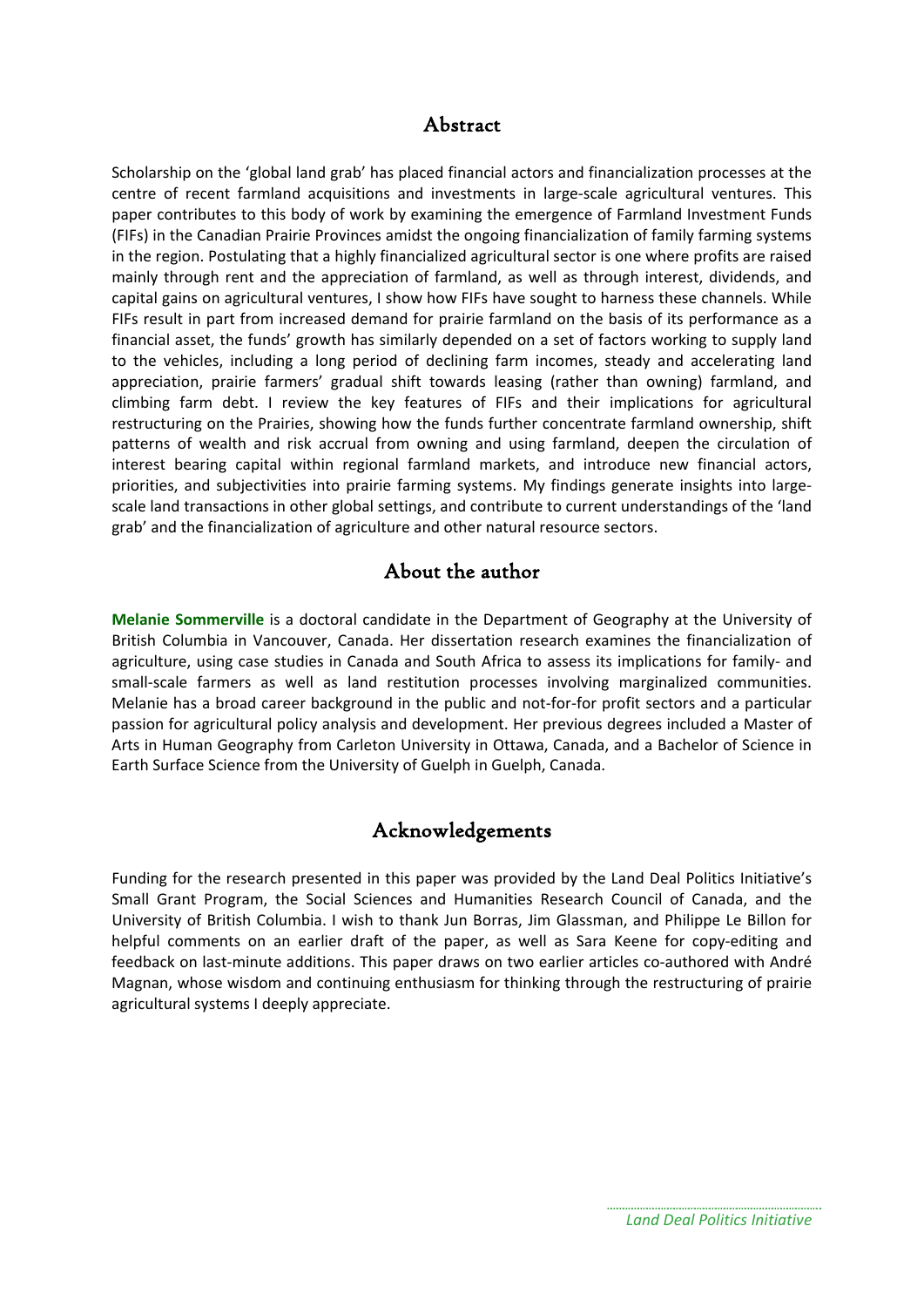### Table of Contents

| 3 Understanding financialization and its dynamics in agriculture and other natural |
|------------------------------------------------------------------------------------|
|                                                                                    |
| 4 The changing structure and organization of farming on the Canadian prairies7     |
| 5 Drivers underpinning the emergence of prairie farmland investment funds  10      |
|                                                                                    |
| 7 Farmland investment funds and the financialization of prairie farming systems 15 |
|                                                                                    |
|                                                                                    |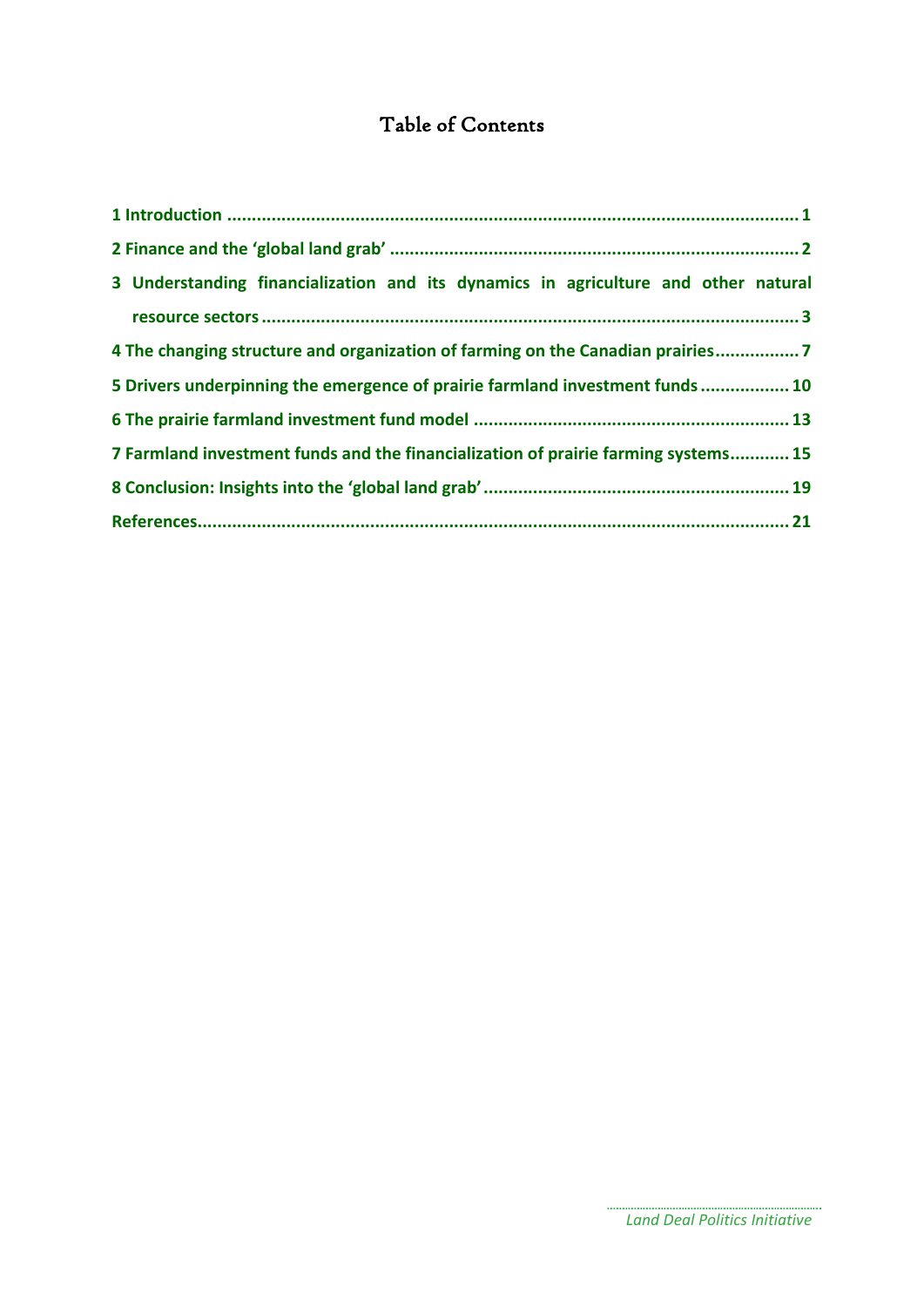#### <span id="page-4-0"></span>**1 Introduction**

In the last decade farmland in the Canadian Prairie Provinces has gained a much-vaunted status amongst financial analysts and investors.<sup>[1](#page-4-1)</sup> Lauded as a star commodity offering "attractive returns, excellent capital preservation, low risk and broad portfolio diversification" (Bonnefield 2013: n.p.), farmland in the prairies has received favourable assessments in international property investment indices and has been widely profiled in both the financial press and the domestic media.<sup>[2](#page-4-2)</sup> One consequence of this is growing interest in a suite of new farmland investment funds (FIFs) offering investors a means of adding prairie farmland to their investment portfolios, and so profiting off of its value as a financial asset. In recent years, these funds have acquired tens of thousands of acres of prime farmland in the region, significantly altering traditional models of farmland ownership and family farming in the process.

While relatively unique in the domestic context, the emergence of FIFs on the prairies is linked to a much larger phenomenon transforming farmers' ownership of and access to farmland in many countries around the world.<sup>[3](#page-4-3)</sup> Dubbed a 'global land grab' by many of its critics, this phenomenon has resulted in shifts in both the *de jure* and *de facto* control of large swaths of arable land, in many instances to the detriment of local farmers, rural communities, and environments (Peluso and Lund 2011: 669). Financial actors and 'financialization' processes have been recognized as playing a central role in the land grab since some of the earliest reports on the topic, $4$  but to date these actors and processes have received limited attention from land grab scholars. Despite the wide and rapidly evolving literature examining both individual land acquisitions and the broader drivers behind these deals, the role of financialization in the land grab remains under theorized, and its operation in different settings remains largely undocumented.

In this paper, I aim to contribute to the growing literature on large scale land deals by coupling a robust theorization of financialization with an examination of FIFs as an important component of this process as it is unfolding in the Canadian prairies. I argue that recent developments in the prairie farming sector reflect the changing conditions for capital accumulation on a global scale, a process that affects all economic sectors but which has special implications for and particular characteristics within agriculture amongst other natural resource sectors. In a highly 'financialized' agricultural sector, profits are raised mainly through rent and the appreciation of farmland, and through interest, dividends, and capital gains on agricultural ventures, rather than directly through agricultural production. I argue that prairie FIFs – whose main business is to purchase farmland and lease it out to farmers rather than actively farming it themselves – aim to harness the profits available in these 'financial' channels, and that while their emergence hinges in part on assessments of prairie farmland's strong past and potential future performance as a financial asset, the funds' growth has similarly depended on a set of drivers conditioning the supply of prairie farmland to these vehicles, including a long period of declining farm incomes, steady and accelerating land

**.** 

<span id="page-4-2"></span><span id="page-4-1"></span><sup>&</sup>lt;sup>1</sup> The prairie provinces are Manitoba, Saskatchewan, and Alberta.<br><sup>2</sup> For examples of prairie farmland's appearance in international indices, see: FC Business Intelligence (2010); InvestAg Savills (2011); Knight Frank (2011). For examples of its coverage in the media, see: Ladurantaye (2009); CBC (2010); Waldie and Leeder (2010); Elton (2011); Gillam (2011); Bjerga (2012); Coolican (2012); and Cross (2012).

<span id="page-4-3"></span> $3$  Many provinces in Canada have seen isolated instances of farmland investment in recent decades, and some such as Ontario have seen significant acquisitions of peri-urban farmland in anticipation of future development (i.e. 'land banking') (see NFU 2010). However, the prairies are unique in terms of the amount of investment attention they have attracted, and FIFs in terms of the scale of acquisitions they have made.

<span id="page-4-4"></span><sup>4</sup> For example, financial actors were given prominent coverage in the 2008 report by the NGO GRAIN (GRAIN 2008), which is widely credited with both coining the term 'global land grab' and bringing the issue to widespread public attention.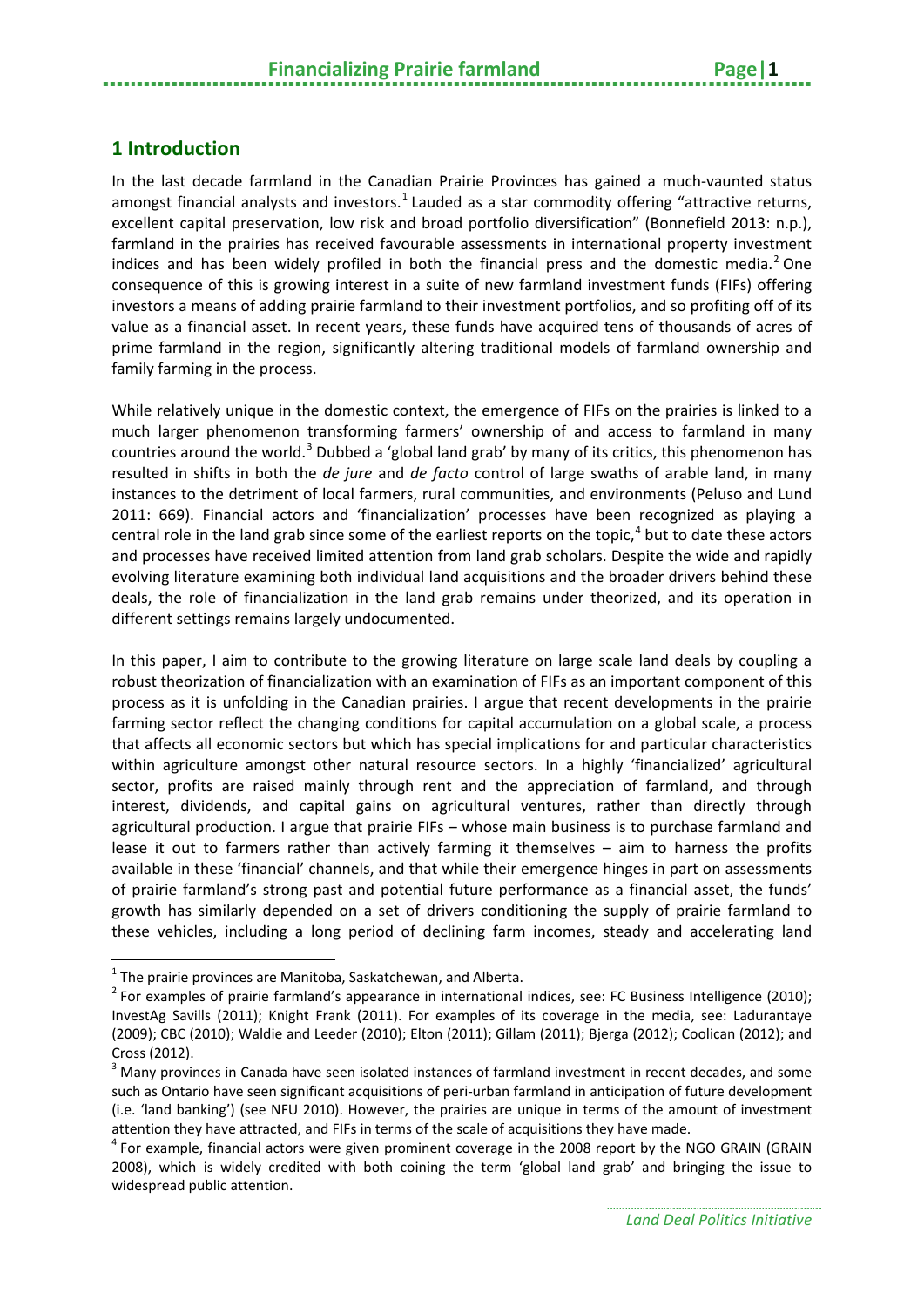appreciation, a gradual shift towards farmers leasing (rather than owning) much of the land in their operations, and growing farm debt.

FIFs have important implications for the prairie region, altering traditional patterns of land ownership and the flow of wealth and risk towards the region's family farms. The funds highlight the progressive financialization of prairie farming systems and the deepening circulation of interestbearing capital through regional farmland markets, processes that introduce important tensions and contradictions into family farming operations, regardless of whether they have a direct relationship with the funds. The funds draw attention to the expanding range of financiers that impinges upon prairie farming incomes by demanding various types of interest payments – a group that includes traditional banks and lenders, a landlord class comprised mainly of families that have exited (or been expelled from) agriculture in recent decades, input financing firms, private insurers, and now FIFs amongst other new farmland investment vehicles. Yet whether traditional models of family farming can be sustained under (and can sustain) such an extensive financial superstructure remains an open question. Indeed, farming on the prairies seems increasingly subsumed to finance – yielding an increasingly unstable situation where any one of declining commodity prices, reduced government supports to agriculture, rising interest rates, or the bursting of a possible bubble in farmland prices could yield serious consequences not only for investors, but also for the region's family farms and rural communities.

The remainder of the paper is structured as follows. In the next two sections, I briefly review the coverage afforded to financial actors and processes by land grab scholars to date, before presenting the more detailed theorization of financialization that underpins my analysis in the remainder of the paper. I then turn to presenting the findings of my early empirical research into FIFs on the prairies, providing a brief overview of the structure and organization of farming in the region, before examining the drivers underpinning the emergence of the funds, the role of provincial government legislation in mediating their form, and the key features of the prairie FIF model. I move next to a discussion situating FIFs within the broader financialization of the prairie farming sector and examining the implications of the funds and of this process more generally. In the final section of the paper, I reflect on the insights my study can provide to scholarship on the 'global land grab', highlighting potential similarities with work focusing on other regions as well as areas for further research.

#### <span id="page-5-0"></span>**2 Finance and the 'global land grab'**

While financial actors and processes have long been recognized as playing a central role in the 'global land grab', scholarly work on this topic has been limited and to date has focused mainly around three themes. First, scholars have recognized the 2007/08 global financial meltdown as one of multiple crises underpinning recent investments in land and associated agricultural ventures (GRAIN 2008; Borras *et al.* 2011; Cotula 2012; White *et al.* 2012; Margulis *et al.* 2013). It is generally theorized that investment capital has flocked to these assets as 'safe havens' amidst turbulent global financial markets (Cotula 2012; McMichael 2012), a process which may nonetheless introduce new sorts of systemic and personal risks into agriculture and agrarian communities (Buxton *et al.* 2012; Margulis and Porter 2013: 80). Second, scholars have examined the role of what is often referred to as 'global finance' in underpinning recent land acquisitions. This includes some excellent empirical work on the role of the World Bank Group and the International Finance Corporation (Daniel 2010, 2012), as well as work on the governance of the land grab, where scholars have highlighted the growing influence of emerging economies in determining the global financial architecture (Margulis *et al.* 2013; Margulis and Porter 2013). Closely related is a third area of research, where scholars have identified a diverse range of private and quasi-private financial actors who participate in or mediate large scale land acquisitions – from wealthy individuals to banks to mutual funds to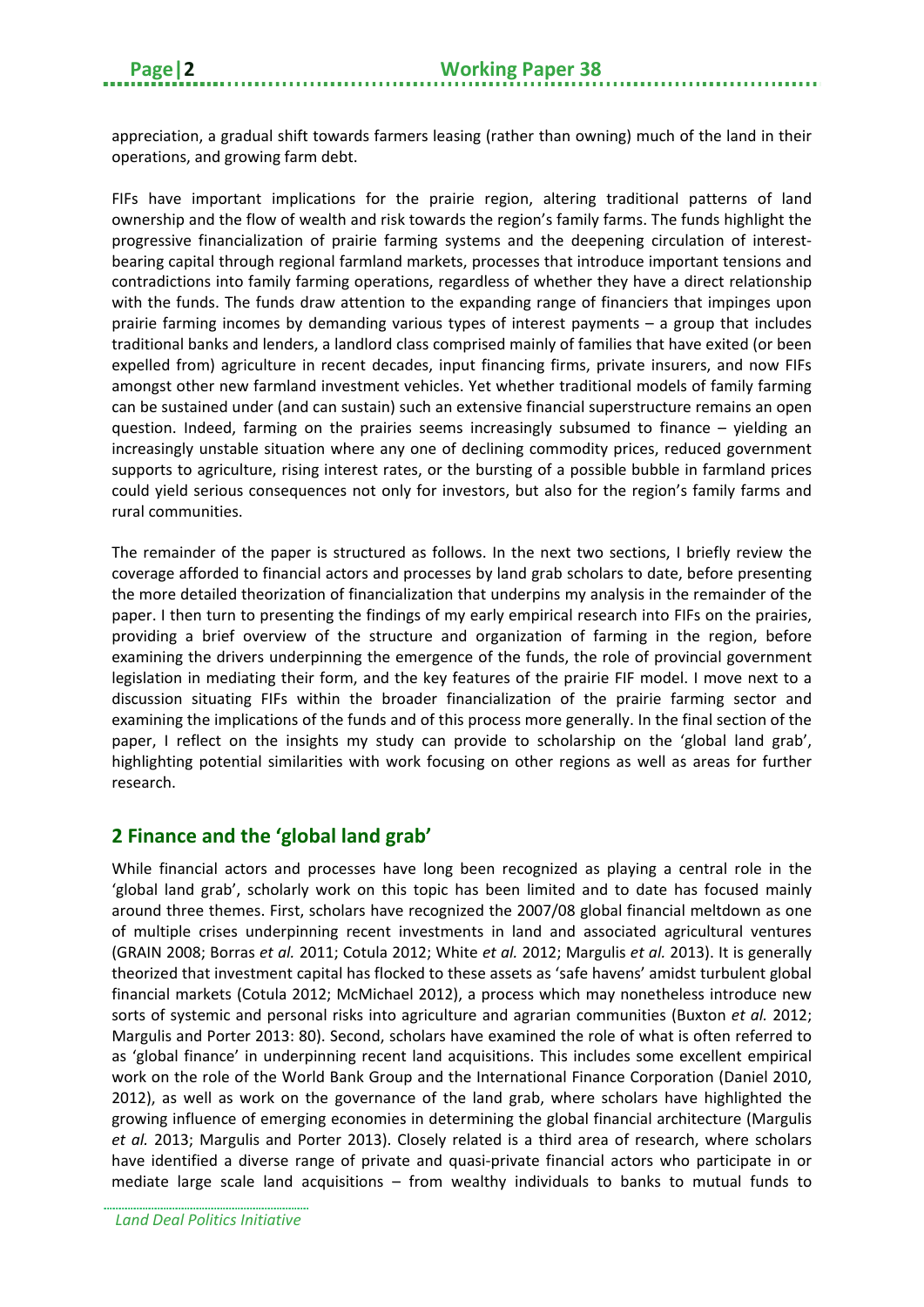sovereign wealth funds – while also beginning to examine the 'mechanics' of specific investment vehicles (e.g. Buxton *et al.* 2012; Daniel 2012). Here and in the aforementioned two areas, scholarly work on the land grab overlaps with that on the financialization of food and other agricultural commodities, which has identified a broad-based influx of financial capital into firms and commodity derivatives all across the agricultural sector, with potentially significant effects on commodity prices amongst other factors (Burch and Lawrence 2009; Clapp and Helleiner 2010).

While land grab scholars have hence made a range of important preliminary incursions into examining the financial processes underpinning recent land deals, many unanswered questions remain. Despite the fact that some studies have reported that the majority of acquisitions are 'speculative' in the sense that they have not resulted in agricultural production, $\frac{1}{2}$  there have been few attempts to connect the growing interest in farmland investment with broader changes within the global capitalist economy and limited consideration of the broader logic underpinning the recent actions of international institutions and national governments (although see McMichael 2012 and Cotula 2012 for some preliminary work in this area). Scholars' examination of the profit-making channels underlying these investments has similarly been limited, and empirical studies documenting the operation and effects of specific investment vehicles, and especially, their connections with economic restructuring processes as they play out in particular settings, remain few and far between. Finally, there has been limited work on how land grabbing fits within the broader process of financialization that agri-food scholars (amongst other social theorists) have contemplated, and of the ways in which different facets of financialization might collectively impinge on farming systems. In what follows, I attempt to throw some light on many of these areas, drawing first on recent theoretical work on the topic of financialization, and then on my own empirical research.

#### <span id="page-6-0"></span>**3 Understanding financialization and its dynamics in agriculture and other natural resource sectors**

Theorists of financialization have often conceptualized it as a macro-economic phenomenon facilitating the evolution and expansion of capitalism as a socio-historic formation. Many of these contemporary studies follow the work of Arrighi (2010 [1994]) in defining financialization as a pattern or regime of accumulation where profits accrue mainly through financial channels rather than through commodity production. Arrighi suggests that such periods of financial activity are a recurrent tendency within capitalism, where they alternate with periods of expanded material production. This alternating pattern yields a series of 'systemic cycles of accumulation', with accumulation in each cycle depending on a particular 'regime of accumulation' – that is, on the leadership, coordination and regulatory activities of a given world ruler under a system of international hegemony. For Arrighi, moments of financial expansion constitute both the maturing of a given stage of development of the world capitalist economy, and the beginning of a new stage, accompanied by a shift to a new world hegemon. The current era of financialization therefore reflects both an extension of the reach and penetration of global capitalism, and the decline of US hegemony in favour of a new, as yet undetermined, world power.

Arrighi sees the shift from a period of material into financial expansion as underpinned by an overaccumulation of capital, which accentuates competition and so the falling rate of profit in production, thereby encouraging capitalists to retain a growing proportion of their income in liquid form. Here, Arrighi's work has strong complementarities to that of Harvey (2006 [1982]), who, drawing on insights from Marx, highlights the central role of the financial system in facilitating a

 $\overline{a}$ 

<span id="page-6-1"></span><sup>&</sup>lt;sup>5</sup> For example, the World Bank's major report on large-scale land acquisitions suggested that 78 per cent of acquisitions in their study countries had not resulted in agricultural production (Deininger *et al.* 2011).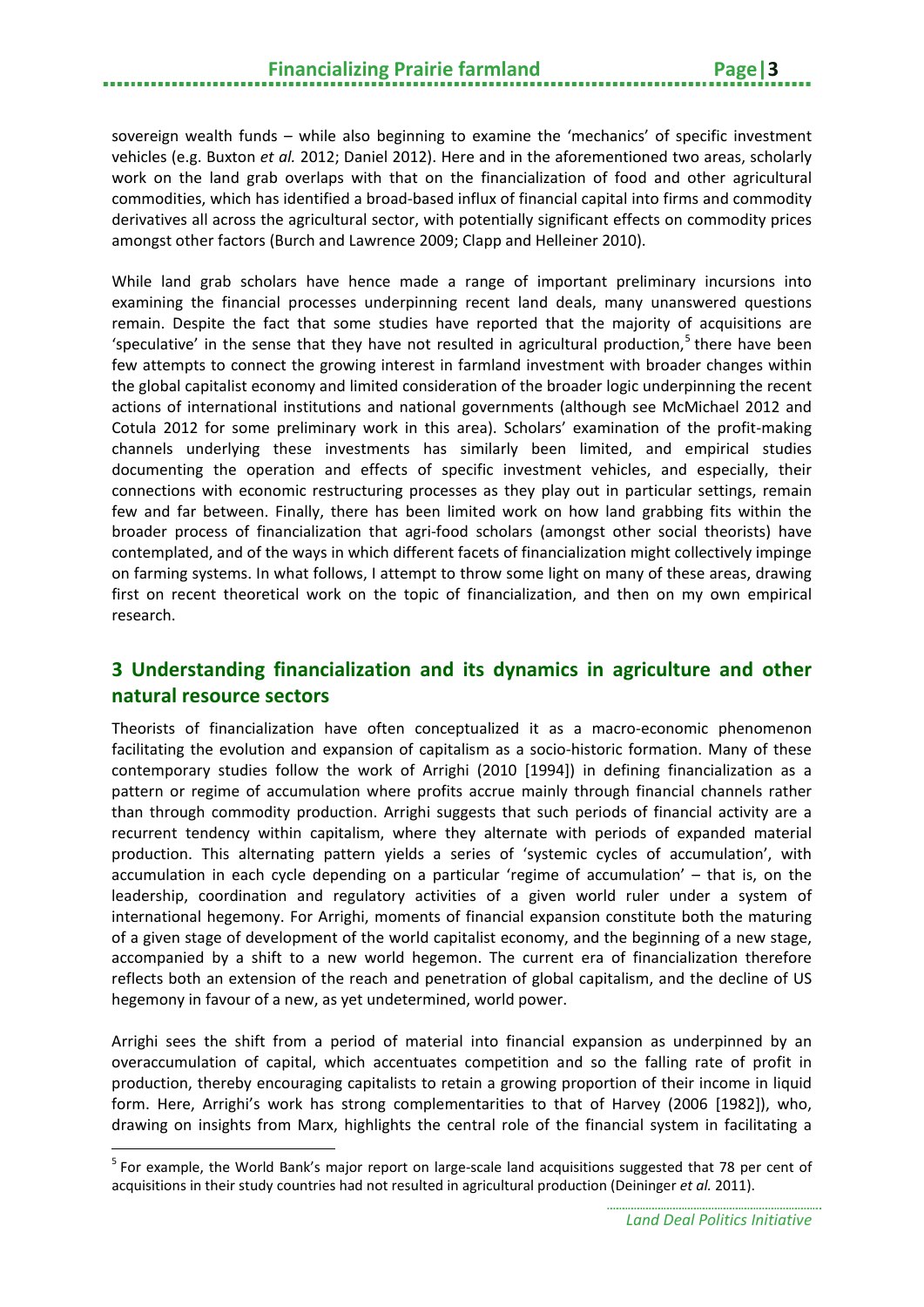'spatio-temporal fix' to overaccumulation crises, that is, a resolution or at least a staving off of said crises through processes of spatial expansion and temporal deferral. In this conceptualization, finance – and the credit or interest-bearing money capital it comprises – plays a crucial and socially necessary role vis-à-vis the organization of productive activity across space. But Harvey is clear that finance is not always so progressive, in that overaccumulation also creates conditions ripe for speculative fevers, wherein the credit system itself becomes a site of crisis. Whether this process ultimately constrains surplus vale production and disrupts the course of accumulation is an open question; alternatively, it may instead lay the groundwork for future phases of accumulation by facilitating processes of technical and social experimentation. For Harvey, then, the ultimate outcome of a crisis in the financial sector cannot be predetermined, but rather depends on ongoing class struggle and the mutual adjustment of social classes and productive forces, each to the other.

This detailed treatment of finance is useful context for Harvey's more recent writings, where financialization is discussed more explicitly. In these writings, Harvey discusses the shift from a condition where finance functions as handmaiden to the production of surplus value, to one of "financialization as an end in itself" (Harvey 2009: n.p.). Harvey has given substantive attention to the accumulation dynamics underlying the latter condition, suggesting that financialization functions as a "cutting edge" of what he terms "accumulation by dispossession"  $-$  a process wherein productive assets are liberated for uptake by capital "at very low (and in some instances zero) cost" (2003: 149). Harvey describes a range of means by which accumulation by dispossession is achieved in the contemporary financial system, including by divesting investors of their property through credit and stock manipulations, skimming off value at multiple transaction points, visiting devaluation crises on particular assets or regions, and reducing whole sectors and populations to situations of debt incumbency (2005: 161-2). Through such mechanisms, financialization serves as a key site for the redistribution and upward concentration of wealth – a process that Harvey (2005: 159) suggests is the "substantive achievement of neoliberalization", quite despite its adherents' claims that it rather leads to wealth generation.

Yet if the neoliberal project has to a large extent been enabled by financialization, so too has it facilitated it, through deregulation processes that have both strengthened international financial markets and enhanced the flow of funds towards these markets since the early 1970s. Here, scholars highlight the decompartmentalization of national financial markets following the growth of the Eurodollar market, the rise of an international interbank market, and, more recently, the transnationalization of bond, equity, and derivative markets, processes that both globalized finance and granted increased freedom to financial operators (Helleiner 1994; Engelen *et al.* 2011). In many Anglo-American economies, the erosion of progressive taxation regimes through neoliberal tax cuts simultaneously created new pools of capital seeking investment in emerging markets and financial instruments (Levitt 2008: 10). The resulting reduction in state tax receipts has meant that public expenditures have increasingly been financed through the sale of securities to domestic and foreign investors (*ibid.*). Concurrently, the retrenchment of state welfare supports and the decline of real wages has constrained household disposable income, which has in turn been compensated by an increasing volume of consumer and mortgage credit and associated debt (Levitt 2008; Stockhammer 2008).

This rise in debt-financing at both the national and household level has directed a growing volume of interest payments to creditors and bankers, a phenomenon that deepened with the development of complex asset-backed securities and credit derivative instruments intended to help such creditors manage default risks (Langley 2008). More recently still, efforts to privatize and marketize ongoing forms of social security (e.g. pension plans) stand to further increase the reliance of households in the global North on financial markets, while also positioning social security as a new source of capital for these markets (Soederberg 2010; Engelen *et al.* 2011). Facilitating the concentration of wealth in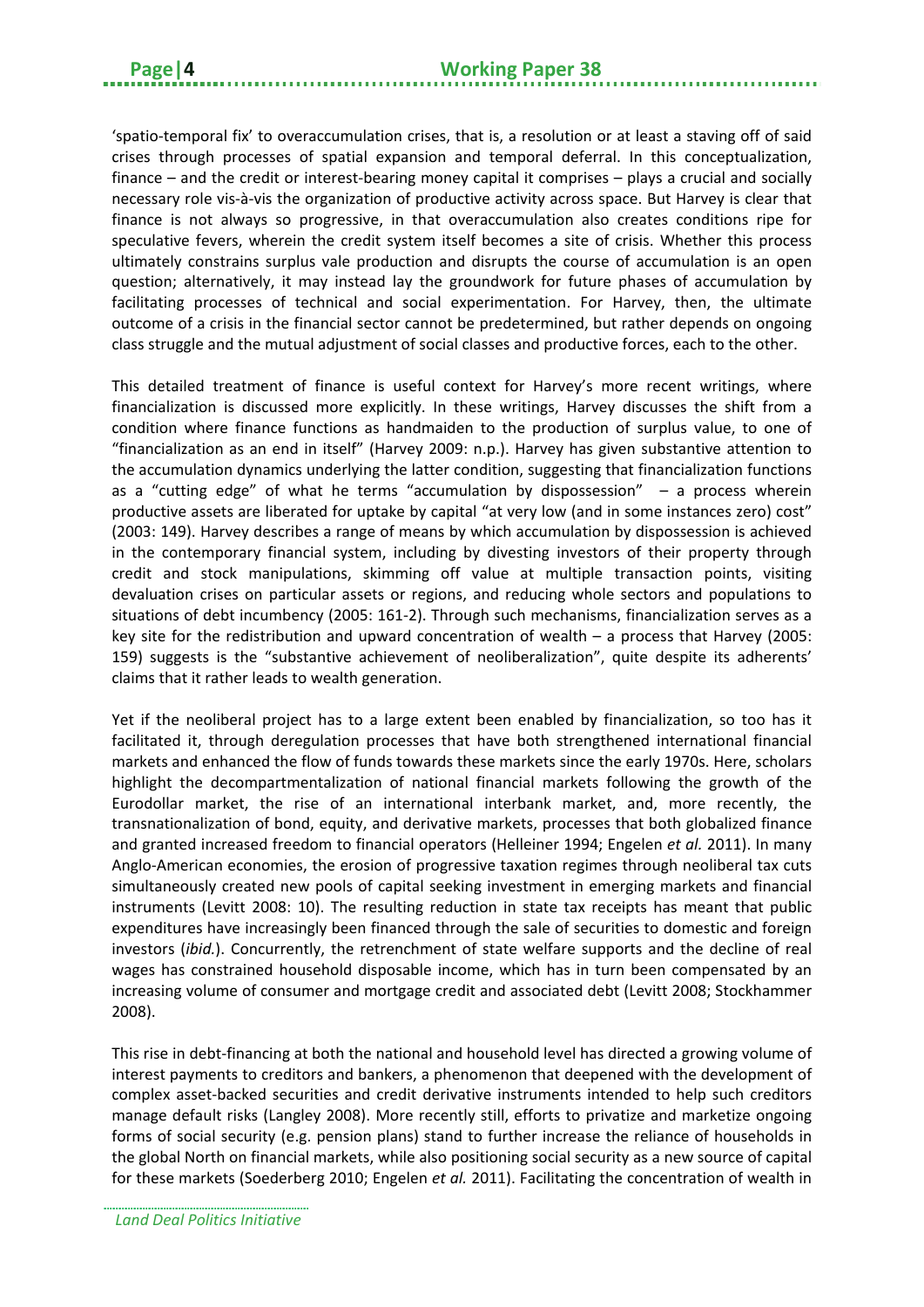the hands of a privileged minority, these processes highlight the particular character of the global financial system and the value of an approach that sees finance "not [as] a separate industry", but rather as "combin[ing] class and institutional aspects" (Duménil and Lévy 2011: 13).

As a macro-economic structural phenomenon, financialization affects all components of the economy, but it has particular implications for certain sectors, including agriculture and natural resource industries. These sectors received a massive influx of capital following the collapse of investments in Internet technology stocks in 2000, followed by those in subprime mortgages and derivatives (which sparked the global financial crisis) in 2007/08. In this period of financial turbulence, natural resources have been seen as offering lower volatility than many traditional investments, strong hedging against inflation and positions in other assets, and good returns, which many perceive result from positive supply-demand 'fundamentals' for commodities.

While this accelerating 'turn' in finance towards natural resource commodities has garnered substantial attention from international financial institutions, to date most analyses have focused on investment in such derivative products as commodity futures and index funds (see, for example: UNCTAD 2009, 2010, 2011; Irwin and Sanders 2010; IMF 2012). Meanwhile the parallel rise of finance at other sites in natural resource sectors – including in resource production, extraction or processing, and more fundamentally in underlying land and resource rights – has been largely overlooked. Yet this latter investment is both substantial and significant with respect to its effects on patterns of resource ownership and wealth accrual. As but one example, in their seminal paper on the financialization of US timberlands, Gunnoe and Gellert (2011: 269) demonstrate that investment vehicles "now own and manage 36 million acres of timberland", or roughly half of that which was held by industrial timber production firms throughout the 20<sup>th</sup> century. Put in this context, the possibility of a similar transfer of farmland and related agricultural resources (whether nationally or globally) would seem to be an area that is very much in need of attention, especially given the relatively more dispersed and decentralized patterns of ownership and control that characterize agricultural resources, and so the potential socioeconomic implications of such a shift.

Understanding the drivers of this transformation in agriculture and natural resource sectors requires attention to the accumulation and wealth creation dynamics that underpin recent financial investment in these sectors. As against 'speculation' on more obviously 'financial' products such as commodity derivatives, investment in resource production and rights is often held up as beneficial based on the assumption that it will support the expansion of 'productive' activity within these sectors, thereby helping to address a history of underinvestment in many resource industries. Yet this obfuscates the fact that, in many cases, the profits that finance capital anticipates deriving from these investments have less to do with 'productive' activities than they do with 'speculatory' processes and financial manipulations. As Krippner (2005, 2011) has documented, under financialization, even 'non-financial' firms increasingly rely on income from financial channels and activities – that is, on income generated through such channels as interest and dividend payments and through capital gains. The result is not only the 'financialization' of non-financial firms (*Ibid.*), but also, I argue, the emergence of new investment vehicles which seek to take advantage of the widening financial channels within non-financial sectors, including those associated with ostensibly 'productive' sites in agriculture and natural resource sectors.

Still, even as the influx of new financial capital into natural resource sectors and associated derivatives in recent years reflects an interest in harnessing the 'financial' channels for profit-making within these industries, this trend also takes on a particular character in these sectors given their land based nature. In short, land markets in these industries tend to 'attract' or 'collect' financial capital, much as have land markets in urban areas, which have served as a key site for investment and financial activities in recent decades (see, for example, Hudson 2010). Understanding this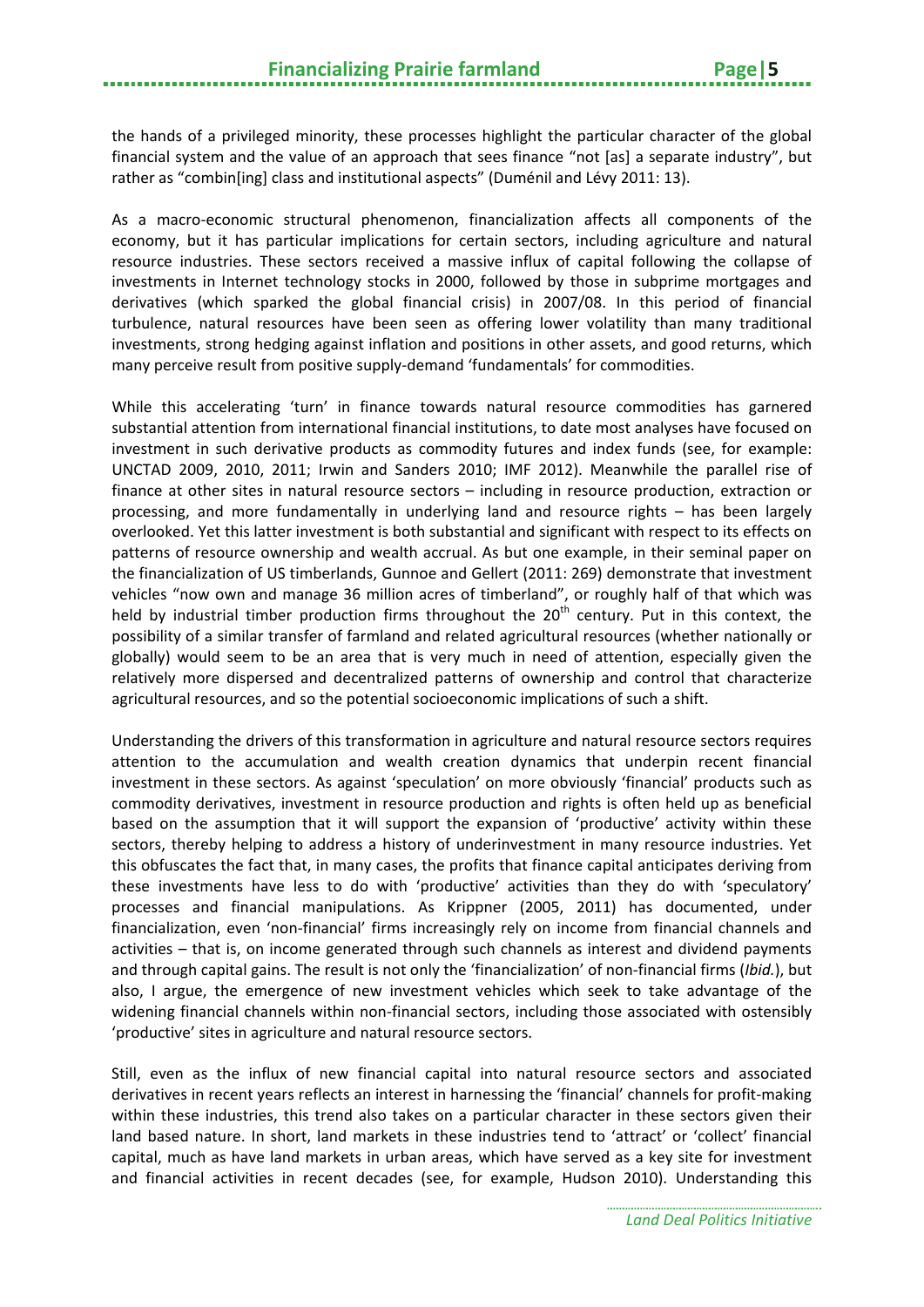tendency requires understanding the evolving role and function of landed property under capitalism – that is, under situations where regimes of private property, generalized commodity exchange, and the monetization of landed property relations prevail. As Harvey (2006 [1982]) suggests, such conditions yield a set of processes wherein land increasingly becomes drawn into the framework of capital circulation, and land markets become sites where interest-bearing capital, in particular, increasingly circulates.

Harvey asserts that when capitalist conditions prevail acquisitions of land should be seen as similar to other interest-bearing investments, where the interest generated takes on a particular form, namely rent, and where "what is bought and sold is not the land, but title to the ground-rent yielded by it" (2006: 367). One consequence of this tendency, according to Harvey, is that as capitalism progresses, land comes to be treated more and more as a financial asset – that is, more and more according to the rent it yields – a process that introduces all manner of contradictions and tensions into both land markets and the those activities underpinning the production of value in the global capitalist economy (*Ibid.*). For Christophers (2010), this tendency towards treating land purely according to its role as a financial asset represents an instance of financialization and speaks to the expansion of a form of 'rentier capitalism' in the global economy.<sup>[6](#page-9-0)</sup>

Yet even as Harvey's (2006 [1982]) and Christophers' formulations foreground rent as an increasingly important driver in land markets and a key form of interest as capitalist economies evolve, scholars also highlight a further channel for profit-making in contemporary land markets: the prospect of capital gains through land appreciation. As a powerful motivator for investors, this potential has enabled real estate to come to predominate over all other forms of savings and investment in many different countries, yielding a series of real estate bubbles such as that seen in the US prior to the 2007/8 financial crisis (Hudson 2010). In understanding the formation of such bubbles, it is necessary to recognize that while there is always a speculative element in land markets, this element has been enlarged in recent decades by strong access to credit and investors' heavy reliance on debt-leveraging during property acquisition, as well as taxation regimes which treat property advantageously relative to labour<sup>[7](#page-9-1)</sup> (*ibid.*, but see also Harvey 2006 [1982]: 367-72). Indeed, at such a conjuncture, one might reasonably expect farmland to become a site of particularly intense speculation, since – as I will demonstrate later in this paper – agricultural land is typically subject to both high degrees of leveraging and lower tax rates relative to land used for residential, industrial, or commercial purposes. But while land (whether urban or rural) may be subject to serious devaluation when such bubbles burst – as was seen following the US subprime mortgage housing crisis – it rarely loses all of its value.<sup>[8](#page-9-2)</sup> Moreover, the relative stability of real estate as compared with other assets soon encourages subsequent rounds of investment, with the prospect of new bubbles unless regulatory intervention via taxation and interest rates is achieved.

**.** 

<span id="page-9-0"></span> $6$  Christophers' (2010) paper will be of interest to many land grab scholars for its coverage of debates over the privatization of communal property as a locus for the attempted creation of economic value.

<span id="page-9-1"></span> $^7$  Hudson (2010: 9) argues that "[r]eal estate bubbles are a symptom of debt creation, shaped and sponsored by governments cutting property taxes and thus leaving more revenue to be pledged to bankers as debt service." He suggests that in the US "[s]tates and localities have shifted their tax base off property onto labour via income and sales taxes", a process facilitated by the tax deductability of mortgage interest charges, low capital gains taxes, and increasingly generous depreciation allowances (*ibid.*: 11-12).<br><sup>8</sup> As Guthman (2004: 67) notes, land values tend to be both ""sticky" and optimistic" – that is, they both

<span id="page-9-2"></span><sup>&</sup>quot;anticipate the future and lock in the past". Agricultural land values anticipate future income derived from the land – whether through rent (in the case of an outside investor) or production (in the case of a farmer). Nonetheless, agricultural land values may increase even when agricultural commodity prices are decreasing, due to productivity increases, government subsidies to agriculture, strong access to credit, and increasing demand for non-farm uses, amongst other factors.

*Land Deal Politics Initiative*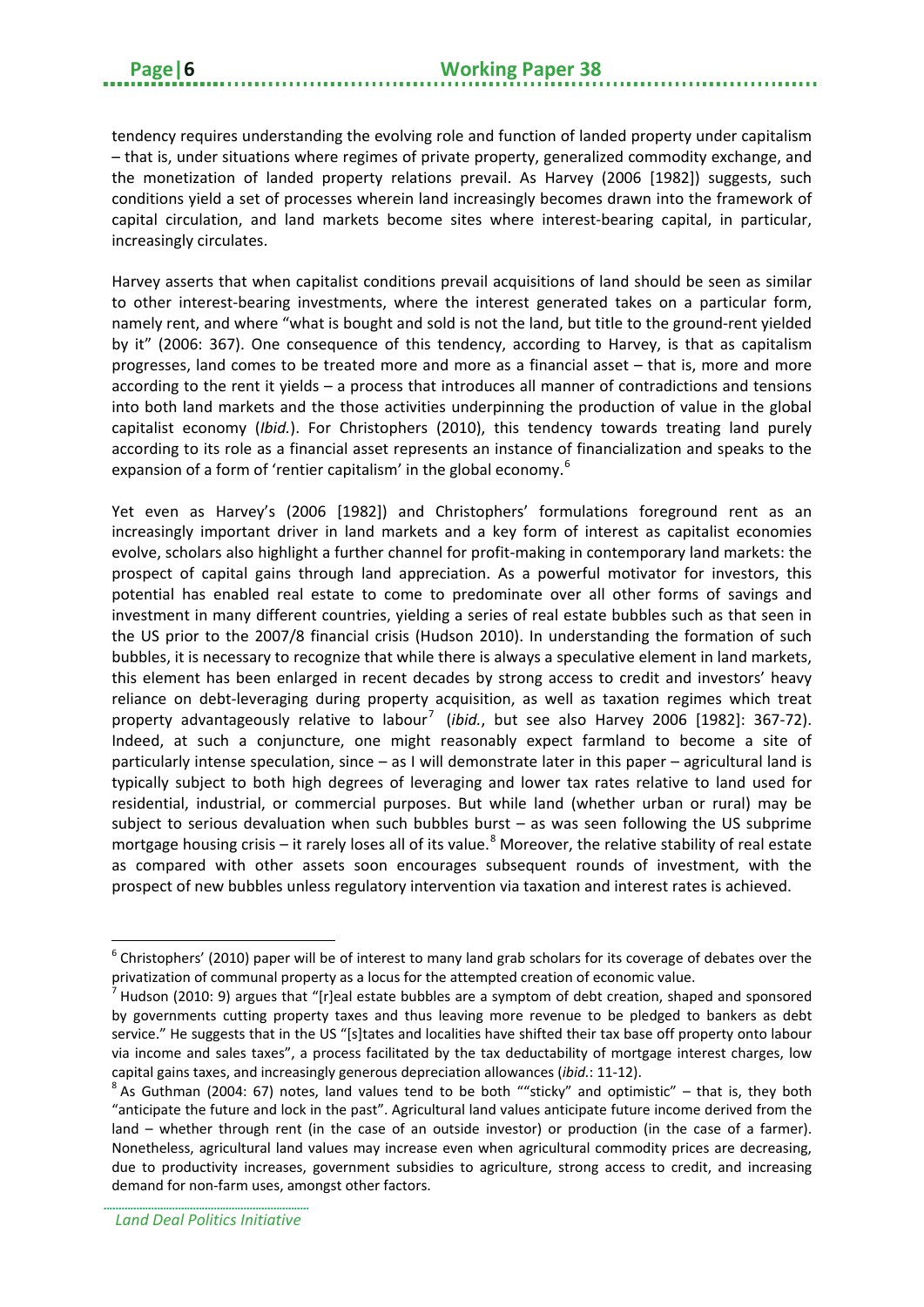As both a commodities-producing and land-based sector, agriculture sits at the centre of these complex financialization dynamics. As in similar sectors, investors' interest in lowering their portfolio risk and strengthening their returns through investment in agriculture has yielded a situation where "finance capital is not simply underwriting the corporate control of land and resources…by companies in the [agricultural] supply chain", but is rather being "directly and independently applied in a variety of ways" at points all along this chain (Burch and Lawrence 2009: 268). This application includes acquisitions of farmland (as well as other arable land, such as forested or 'conservation' land), but also investments in the production, processing, distribution, and retailing of agricultural commodities, in 'up-' and 'downstream' sectors, and in agricultural derivatives (e.g. index funds, futures, and 'higher order' derivatives). Yet despite their diversity, these investments are underpinned by a shared logic: in each instance, the profit that capital anticipates derives not directly from the production and sale of agricultural commodities, but rather from such channels as rent, interest and dividend payments, as well as land appreciation and other types of capital gains. Faced with a choice between putting their capital into circulation through the production of commodities and putting it into circulation as a form of interest-bearing money capital (see Harvey 2006 [1982]: 72), investors (or investment vehicles on their behalf) are choosing the latter, regardless of the particular site along the agricultural supply chain where that capital is invested. Indeed, the defining feature of a highly financialized agricultural sector is that profit derives mainly from these 'financial' channels rather than 'productive' activities – an insight which has profound implications for farming systems.

As a process, the financialization of agriculture has been enabled and mediated by a suite of de- and re-regulatory processes initiated by both national governments and international agencies – including the broader neoliberal reforms mentioned earlier in this paper as well as more particular efforts to liberalize agricultural derivatives markets (Clapp and Helleiner 2010), land and resource laws (Zoomers 2010), and trade and investment climates more generally (Daniel 2010). The result has been the entry of a diverse range of investors and investment vehicles into agriculture, including wealthy individuals, sovereign wealth funds, private equity funds, mutual funds, pension funds, life insurance companies, and banks, amongst others (Cotula 2012; Daniel 2012). With respect to investments in farmland, one of the main investment vehicles are farmland investment funds, which operate in a growing range of countries in North- and Latin America, Africa, Oceania, and Western and Eastern Europe (see Buxton *et al.* 2012). In the remainder of this paper, I examine the appearance of these funds – and their intersection with agricultural restructuring processes – in the Canadian Prairie Provinces.

#### <span id="page-10-0"></span>**4 The changing structure and organization of farming on the Canadian prairies**

In this paper, I argue that the appearance of FIFs is an expression of the deepening financialization of the prairie farming sector, and so of ongoing restructuring trends affecting farming in the region. While I discuss the progression of these trends in more detail later in the piece, a brief overview is necessary here to properly situate the funds and their current operations. The Canadian agriculture and agri-food sector is an important contributor to the Canadian economy. The sector provides 8.1% of the Canada's Gross Domestic Product (GDP), making it the third largest contributor after finance and all other manufacturing industries combined; it also accounts for 12% of overall employment (AAFC 2013: 16-7). The sector is largely export-oriented; Canada's major trading partner is the United States, which absorbs almost 50% of Canada's agriculture and agri-food exports and provides more than 60% of Canada's imports (*Ibid.*: 23-4). For the country as a whole, primary agriculture provides 1.7% of the GDP and 1.6% of national employment, making it somewhat less significant than the food processing, retailing, and service industries, but this importance varies by region, as do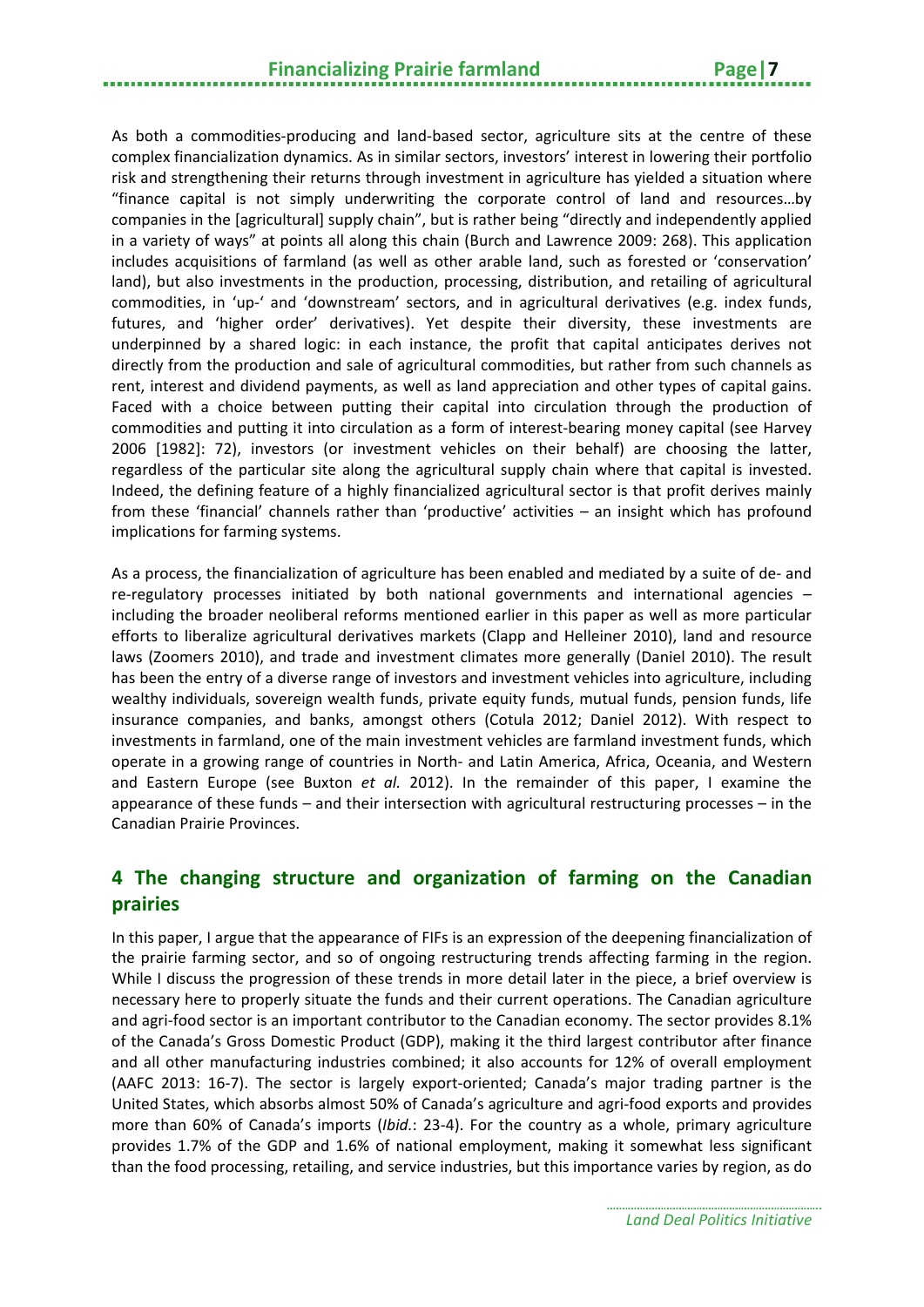the sector's main products (*Ibid*.: 16-7). In the prairies, which hold 81.4% of Canadian farmland (or 137 million acres), primary agriculture is somewhat more important than in other provinces, and the most significant agricultural products are grain and oilseed crops, as well as livestock including beef and hogs.

While the prairie region has long been dominated by a model of 'family farming' wherein the family owns most of the land and provides most of the labour in a given farm operation, the continuing dominance of this model belies important shifts in its character (see Magnan 2012 for a recent review). Over the last 40 years, agriculture on the prairies has undergone a rationalization process, resulting in a significant decline in farm numbers as many families have exited or been expelled from agriculture while others have enlarged their operations in the hopes of capturing increased efficiencies and economies of scale. These transformations are linked to a long term downward trend in farm incomes (when measured in real terms) between 1974 and 2006, a situation that many farm organizations characterize as a "farm (income) crisis" (NFU 2003, 2005a; CFA 2006) (Figure 1).

Farmers in the prairie provinces have been particularly impacted by the farm income crisis, resulting from a range of factors. While low international commodity prices for the region's main products were a major contributor, intermittent weather-related crises and a period of low state support for agriculture during the 1990s also impacted farm incomes (Skogstad 2008). Additionally, farmers' limited market power in the face of increasing corporate concentration in the up- and downstream sectors has often been suggested as placing a growing pinch on farmers' returns (Easter 2005; NFU 2005b; SSCAF 2008). One effect of the crisis is that those families that have continued in farming have relied increasingly on income from off-farm employment to subsidize and sustain their farm operations (Figure 1). Depressed farm incomes have also made farming less attractive as a career choice for younger Canadians, generating concern about the rising average age of prairie farmers, and questions about who will take over the region's farms in coming decades (Grant 2012).

At the same time, depressed farm incomes have similarly spurred farmers' efforts to recapture profits through intensification and expansion of their operations. Generally, farmers have employed a combination of three approaches. First, farmers have intensified their operations, relying heavily on technology and machinery to generate productivity increases. However, the increased costs that this has entailed has been a matter of concern amongst critics, who have queried whether, by appropriating a growing share of farmers' incomes, the agribusiness sector might actually be reinforcing the farm income crisis, rather than helping to resolve it (Easter 2005; NFU 2005b). Second, farmers have relied on leasing (rather than owning) an increasing proportion of the land in their operations (Table 1) – typically from neighbours or families that have left farming, or their descendants. As a result, many if not most prairie farming operations now rely on a blend of owned and leased farmland, bringing farmers into interdependent relationships with one or more landlords. Third, when farmers have purchased land or costly equipment, they have relied heavily on borrowing from major financial institutions. This means that over the past 40 years, prairie farmers have taken on a growing volume of farm debt. Since this last factor figures prominently in driving recent developments in the prairie farming sector, it is important to understand the different elements underpinning it.

Prairie farmers have accrued debt unevenly across the decades. Farm debt increased steadily from 1970 into the early 1980s before rising interest rates, a contraction of export markets, and falling commodity prices and land values combined to spark a major adjustment in the prairie agriculture sector, putting many farmers out of business (Preville 2003) (Figure 2). However, debt has again been rising steadily since 1993 – between that year and 2011, total farm debt for the three prairie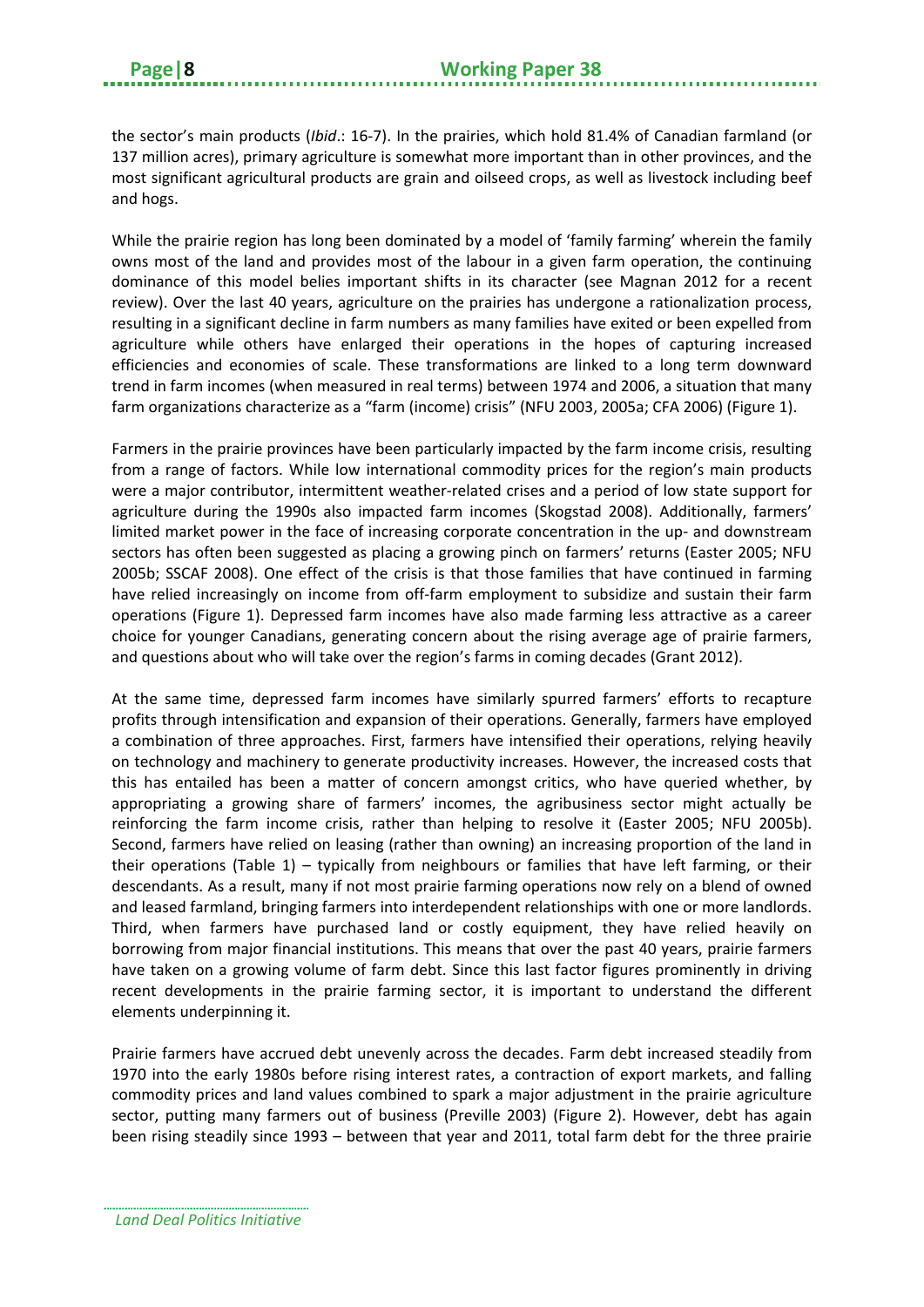provinces increased more than two and a half times over, from CAD 12.[9](#page-12-0) to 32.9 billion.<sup>9</sup> In recent years, about a third of this debt has been held by chartered banks, while another third rests with federal government agencies, principally Farm Credit Canada, a quasi-public lending agency. The remainder is split between private individuals and supply companies; provincial government agencies; credit unions; and insurance, trust and loan companies.

In part, prairie farmers' increasing debt has been fuelled by a prolonged period of lower interest rates, which has contributed, over most of the last twenty-five years, to a moderate but steady increase in land values. At the same time, the favourable taxation of farmland has also facilitated farmers' expansion. While property taxes vary across the prairie provinces depending on the rates set by municipal and/or provincial governments, farmland in Manitoba and Saskatchewan benefits from a lower proportion of its assessed value being incorporated into tax assessments relative to residential or commercial/industrial land (farmland: 26-55%; residential land: 45-70%; commercial/industrial land: 66-100%), while in Alberta, mill rates on farmland are generally lower than those for commercial/industrial land. Additionally, farmland owners in the prairie provinces also benefit from a CAD 750,000 capital gains tax credit upon sale of their land, as set out under the federal *Income Tax Act*. While such policies have benefited prairie farmers by facilitating access to credit and reducing tax loads, they have also hurt them through capitalization into land values, and since taxes not paid to governments are effectively captured by banks and other creditors through rising interest payments (see Hudson 2010).

Prairie farmers' burgeoning debt has generated significant concerns amongst farming organizations, who suggest that it distorts farmers' decision making and undermines their autonomy and control over their farms (NFU 2010). Similarly, independent analysts have warned that farmers' current debt-to-income ratios are dangerously high (Wilson 2012). While stronger commodity prices since 2007 have improved the income situation of grain and oilseed farmers, livestock farmers have struggled with higher feed costs and a rising Canadian dollar. Moreover, continued farm expansion amidst a particularly rapid appreciation of land values in the region mean that debt has similarly continued to increase steadily, meaning that farmers could suffer greatly if interest rates were to rise or commodity prices fall (Johnson 2012; Wilson 2012).

The prairie farmland market is therefore one where farmers looking to expand their operations have long made regular 'productive' investments and where some portion of farmland has also long been held as a 'financial' asset (and in many cases a piece of family history) by non-farmers. In this sense, while FIFs may perpetuate a certain separation between farmland ownership and farming, they are not the origin of this trend, which rather lies in earlier rounds of agricultural restructuring. Similarly, in addition to the income raised through their productive activities, government supports to agriculture, and increasingly from off-farm employment, prairie farmers have long relied on external sources of credit to sustain their operations, principally from conventional lenders. However, over the last decade, shifts in global agro-commodity and financial markets have brought prairie farmland to the attention of a growing range of investors, resulting in a wave of acquisitions and the introduction of both a new source of money capital and a new set of landlords into prairie farming communities. In the next section, I examine the drivers underpinning the emergence of this burgeoning farmland investment market, focusing in particular on FIFs, which, while operating alongside wealthy individuals and family-run funds, and other types of investment vehicles, are currently the most prominent model of farmland investment on the prairies.<sup>[10](#page-12-1)</sup>

**.** 

<span id="page-12-1"></span><span id="page-12-0"></span><sup>&</sup>lt;sup>9</sup> Author derived data, based on Statistics Canada CANSIM Table 002-0009.<br><sup>10</sup> In addition to the FIFs examined in this paper, Sommerville and Magnan (forthcoming) describe acquisitions by HCI Ventures, a family-owned company acquiring farmland on the prairies, and MaxCrop Farm Canada, which coordinates farmland purchases on behalf of individual investors, mainly from the Chinese-Canadian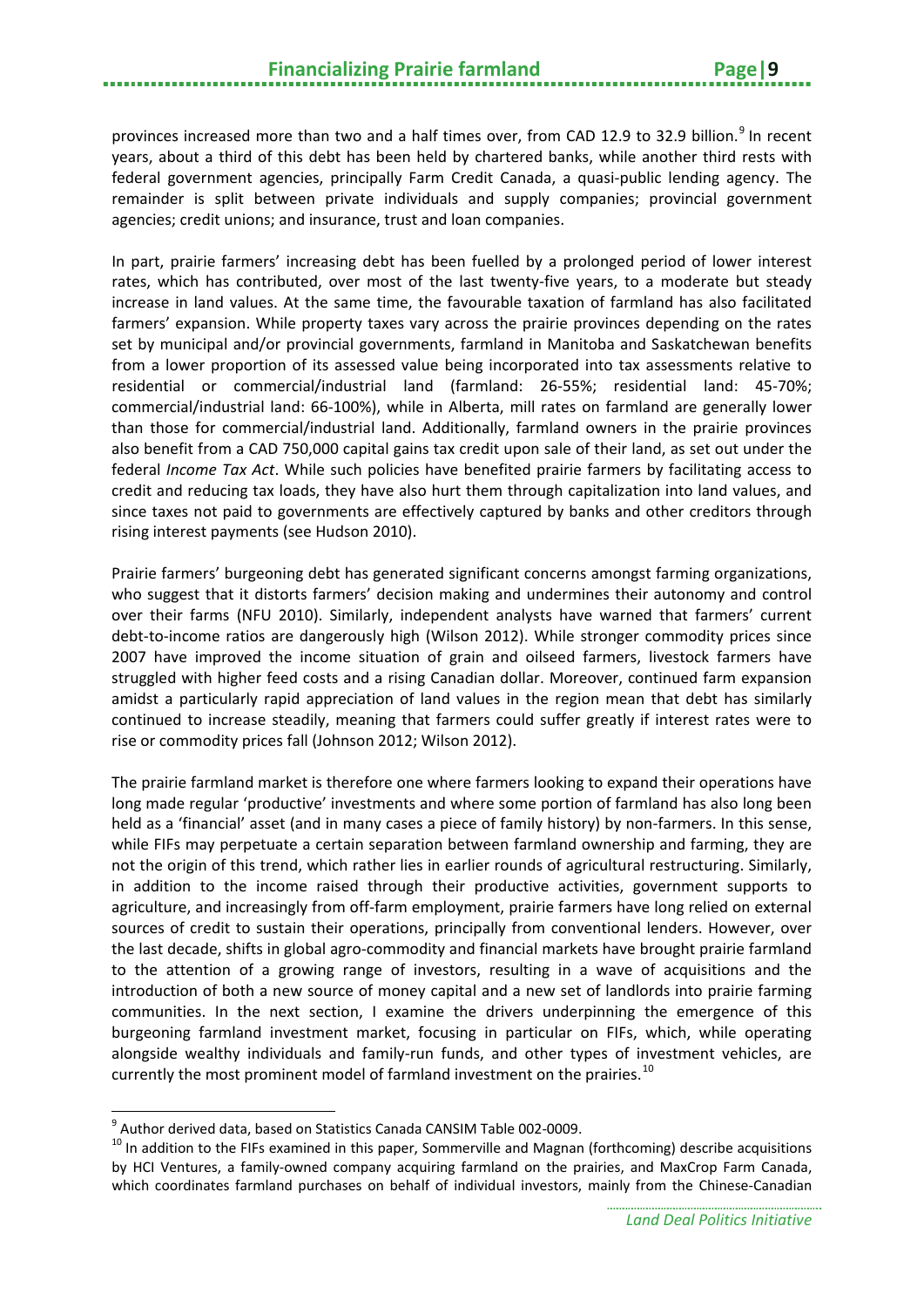#### <span id="page-13-0"></span>**5 Drivers underpinning the emergence of prairie farmland investment funds**

The intersecting dynamics of prairie farm incomes, borrowing, farm intensification and expansion, commodity prices, and farmland values are important context to the emergence of the burgeoning farmland investment market in the prairie region over the past decade. Interviews with FIF officials together with a review of fund documents and media reports suggest that these factors contribute to both the 'demand' for prairie farmland amongst the FIFs and their investors, as well as the 'supply' of land to these investment vehicles.<sup>[11](#page-13-1)</sup> Understanding the emergence of FIFs requires attention to each of these sets of drivers, as well as to the role of provincial government legislation around farmland ownership in shaping the investment vehicles that have resulted.

#### *'Demand-side' drivers*

FIF officials and documents highlight prairie farmland as something of a star commodity for investment. In part, this assessment hinges upon evaluations of the past performance of farmland as a financial asset. Officials suggest that Canadian farmland has historically offered a superior 'riskadjusted return' relative to other assets – that is, it has generated returns that, while comparable to those obtained from more traditional investments such as stocks and bonds, have shown much lower levels of volatility. A recent promotional document, for example, suggests that between 1956 and 2010, the mean price return on Canadian farmland (7.2%) was comparable to the return on the Toronto Stock Exchange (TSX) (7.4%), even as farmland returns exhibited only half the level of volatility (8.2% standard deviation for farmland relative to 16.3% for the TSX) (Bonnefield 2012). Such documents stress that farmland has performed especially well during periods of turbulence in Canadian and global financial markets – compared to a fall of 37% in the TSX Composite Index during the 2007 to 2008 sub-prime crisis, for example, Canadian farmland values rose by 10% (Bonnefield 2011). Highlighting farmland's low correlation with other assets on the basis of such figures, FIF officials suggest that it offers investors a 'genuine' form of portfolio diversification. Since it provides both a strong hedge against inflation and relative protection during deflationary periods, farmland is presented as an effective means of capital preservation.

FIF officials also suggest that prairie farmland has strong financial prospects going forward given recent shifts in global agri-commodity and financial markets. One important factor entering into these evaluations is the higher commodity prices of recent years, which investment officials associate with strong supply-demand fundamentals in the sector. Officials perceive new profit opportunities in agriculture resulting from growing consumption in emerging economies, the burgeoning biofuels industry, and the impacts of weather-related shocks on commodity supplies. They also expect positive pricing trends for typical prairie crops over the short to medium term – for example, demand for canola is projected to increase amidst growing interest in healthier eating, and prices for wheat and barley are expected to rise with their incorporation into animal feed to replace corn diverted to biofuels production. Officials suggest that these trends will only increase in significance given the constraints imposed by population growth, urbanization, and unsustainable farming practices on both the quantity and quality of available farmland globally. For investment

 $\overline{a}$ 

diaspora. We also discuss One Earth Farms, a recent corporate farming venture formed as a partnership

<span id="page-13-1"></span>between a Canadian resource investment firm and a number of prairie First Nations.<br><sup>11</sup> This section draws extensively on information provided on FIF websites and in fund promotional materials, as well as on two previous papers: Sommerville (2012) and Sommerville and Magnan (forthcoming). The latter drew on interviews of FIF officials conducted in 2011 and 2012 by Prof. André Magnan, Department of Sociology and Social Work, University of Regina.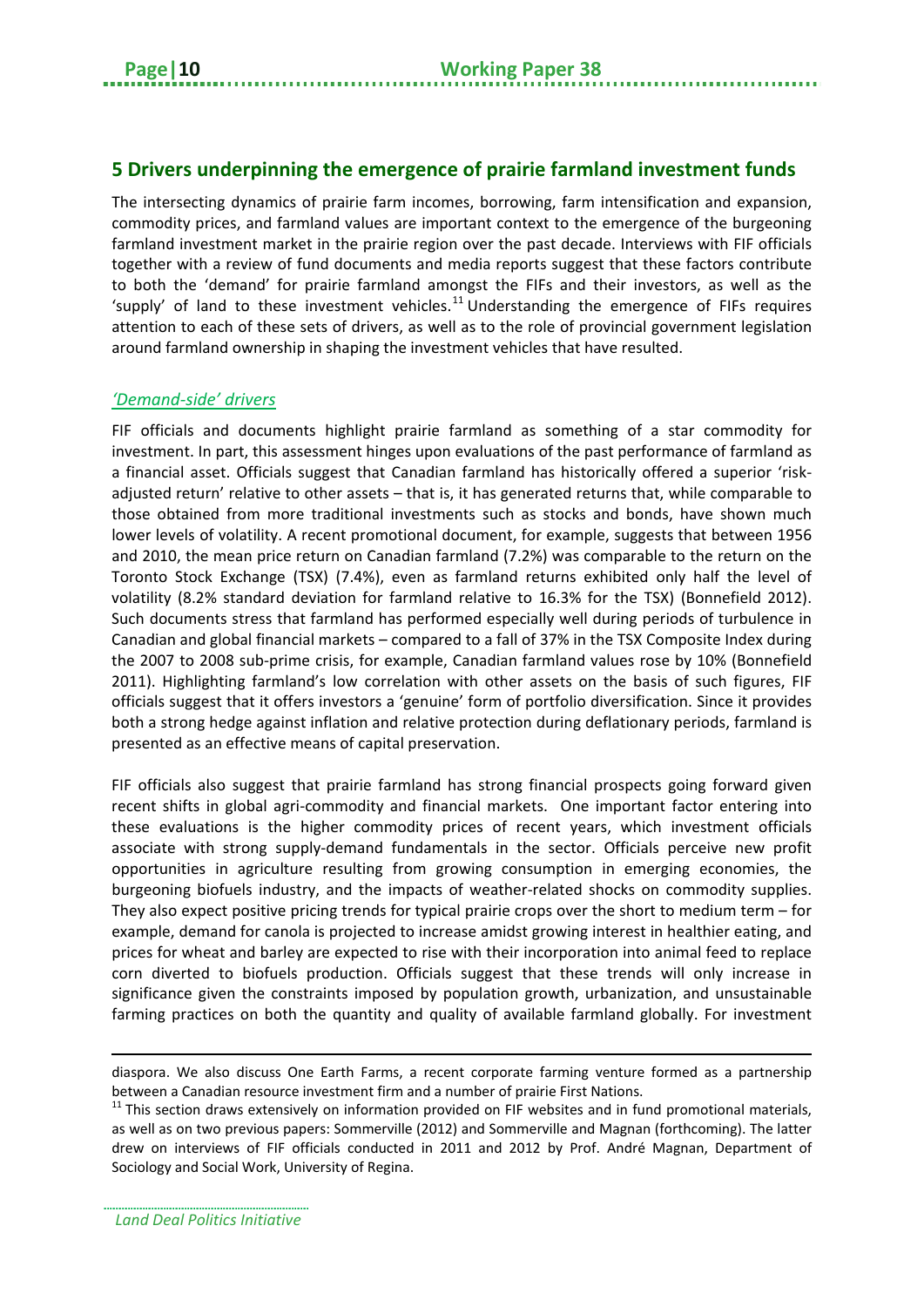officials, this combination of factors suggests a continuing 'bull market' in agricultural commodities, with positive implications for the value of farmland as an underlying factor of production.

While many of the factors underlying the officials' positive assessments of prairie farmland might be surmised as extending to farmland in a variety of locations, officials also highlight certain particularities of the prairie region. These include the abundance and quality of prairie farmland, with officials emphasizing its stable soil conditions and reliable access to water resources. The proximity of the prairies to major North American cities, together with their strong processing and transportation infrastructure, help to ensure a strong market for the region's agricultural products. Canada's trade-friendly business climate, and its stable political and legal systems are seen as minimizing the political risk associated with investing in prairie farmland.

But if the attractive agricultural and institutional features of the region all help to contribute to a favourable profile for prairie farmland, perhaps a still more important factor is prairie farmland's price or valuation. International indices rank farmland in the Canadian prairies as less expensive than that in most high-income countries and some emerging economies, and many analysts consider it to be significantly undervalued relative to similarly productive land in neighboring regions of Canada and parts of the United States. This is important for investment managers who scan the globe looking for "the lowest price per bushel yield" (BNN Interview, Steven Johnson, Partner in AgCapita). In part, these low farmland prices result from legislation restricting farmland ownership in the prairie provinces (see below), with officials suggesting that price recovery following a partial loosening of the legislation in 2002, in combination with high agro-commodity prices, will drive a substantial appreciation of prairie farmland values. This prediction seems to have been borne out in recent years: data from Farm Credit Canada, a federal government agency, suggests that farmland values in the provinces have risen by 114% in Manitoba, 130% in Saskatchewan, and 126% in Alberta over the past decade.<sup>[12](#page-14-0)</sup> By supporting strong early returns within FIFs and other prairie farmland investment vehicles, this appreciation has encouraged further investor interest in farmland in the region.

#### *'Supply-side' drivers*

 $\overline{a}$ 

If the past and prospective future performance of prairie farmland underpins the strong 'demand' for new investment opportunities, there is a similarly important set of factors that contribute to the 'supply' of farmland to investment vehicles. Investment officials suggest that the rising debt load of prairie farmers is one of the main factors underpinning the emergence and expansion of FIFs in recent years, indicating that some of their acquisitions are from farmers looking to sell land as a way of reducing their debt levels. In other cases, debt has an indirect effect, motivating farmers who are already so highly leveraged that they cannot secure additional bank funds, or who are uncomfortable taking on more debt, to seek an alternative to bank financing. In such situations, farmers exchange land ownership for operating capital, which they can then use to expand their (rented) land base, or to purchase inputs or machinery. Investment officials suggest that farmland investment vehicles therefore help to 'optimize' the efficiency of farming operations, for example, by allowing farmers to more closely correlate farm size to the machinery that they have available. Additionally, officials suggest that by allowing farmers to expand without taking on more debt, FIFs serve an important 'risk mitigation' function against the possibility of a rise in interest rates.

At the same time, investment officials suggest that their activities can also help facilitate the process of farm succession. Farmland investment vehicles act as a land buyer for farmers who want to exit

<span id="page-14-0"></span> $12$  Author derived data, based on Farm Credit Canada's on-line Farmland Values reports for Spring 2003 through Spring 2013.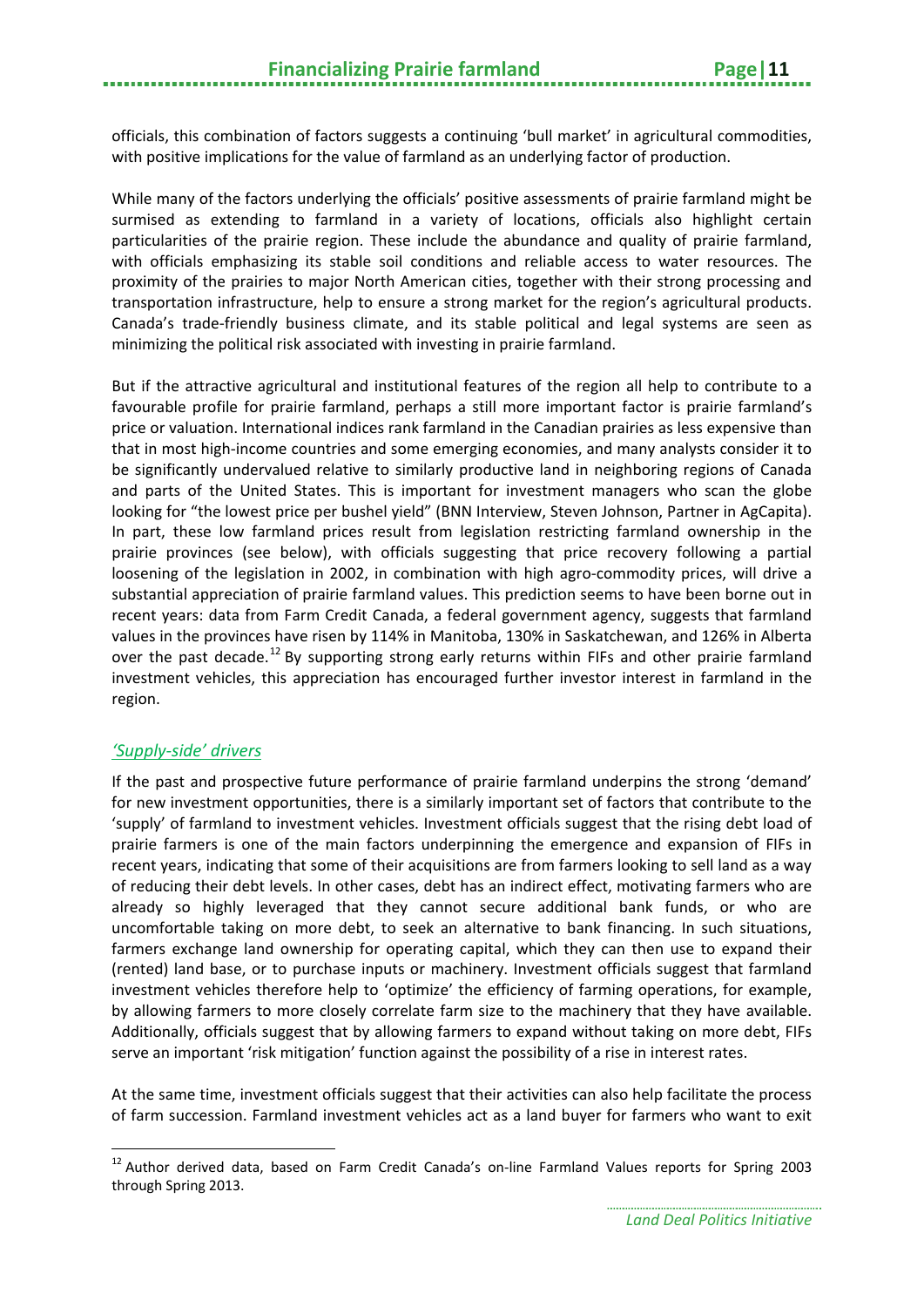agriculture, or family members that have retained land holdings that they themselves no longer farm. In many cases, such sales are necessary to access funds for retirement. By providing capital in exchange for purchased land, managers argue that the funds can be used to facilitate the intergenerational transfer of farms amongst family members, creating cash flow for the senior generations while leasing land to the children in a farming family. They assert that the funds thus perform an important social function, helping to address the aging farming population on the prairies, the reduced interest in farming careers amongst younger people, and the challenges faced by those who do wish to go into farming but are hampered by high land values amongst other production costs. Officials also argue that firms are helping to 'normalize' the land market and to 'discipline' landlord-farmer relationships (for example, by replacing 'family discounted' with 'marketoriented' leasing rates). Collectively with their claims about improving agricultural efficiency and mitigating interest rate risks, these assertions enable officials to position FIFs as a form of 'partnership' that is to the 'mutual benefit' of farmers and investors.

#### *The mediating effect of provincial farmland ownership legislation*

While 'demand' and 'supply-side' factors have each contributed to the emergence of FIFs on the prairies, the form of these investments has also been strongly shaped by government regulation. In Canada, jurisdiction over farmland lies with the provinces, meaning that there can be significant differences in the way that farmland is regulated from one province to the next. Unlike most other provinces in Canada, all three Prairie Provinces have legislation around who can own farmland. While the details differ for each province, the legislation effectively prohibits farmland ownership for persons who are not Canadian citizens or permanent residents, as well as corporations or other entities that include and/or are controlled by foreign interests (see Table 2). This prevents publicly traded entities such as public companies or real estate investment trusts from directly acquiring farmland. In Saskatchewan, the current legislation follows changes to that province's *Farm Security Act* in 2003, before which large-scale ownership of farmland was restricted to residents of the province. While the continuing restrictions on foreign ownership depress farmland values in all three of the Prairie Provinces to some degree, the lingering impacts of Saskatchewan's earlier and narrower restrictions means that farmland in that province remains considerably less expensive than that in Alberta and Manitoba.

The relatively lower farmland values in Saskatchewan are a major factor behind investment managers' particularly strong interest in farmland in that province as compared with its neighbors. Investment analysts and officials suggested that they anticipated a 'catch up' to regional prices given similarities in climate, crops, and political frameworks across the three provinces. However, growing investment attention has also increased pressure on provincial governments to further liberalize farmland legislation (i.e. to open farmland to foreign investment), and some managers and investors may be anticipating such a change as part of their investment strategy. While it is widely agreed that further loosening of the legislation would result in a marked and rapid appreciation of farmland values, such a move is likely to face considerable opposition from the public.<sup>[13](#page-15-0)</sup> At the same time, the existence of the current legislation may also spur processes of financial innovation, as investors try to design vehicles that get around the legislative strictures. These dynamics, together with persistent concerns amongst prairie residents that farmland is being acquired by foreign interests, led the government of Saskatchewan to undertake two further regulatory actions in December 2012. First, the Manager of the province's Farm Land Security Board (FLSB) sent a letter to all members of the Law Society of Saskatchewan to remind them of the provincial legislation around farmland ownership in the province. Second, the province hired a special investigator who will work with the

 $\overline{a}$ 

<span id="page-15-0"></span><sup>&</sup>lt;sup>13</sup> The 2002 review that led to the partial liberalization of Saskatchewan's farmland legislation attracted considerable attention in both public hearings and a written submissions process (LASSCA 2002).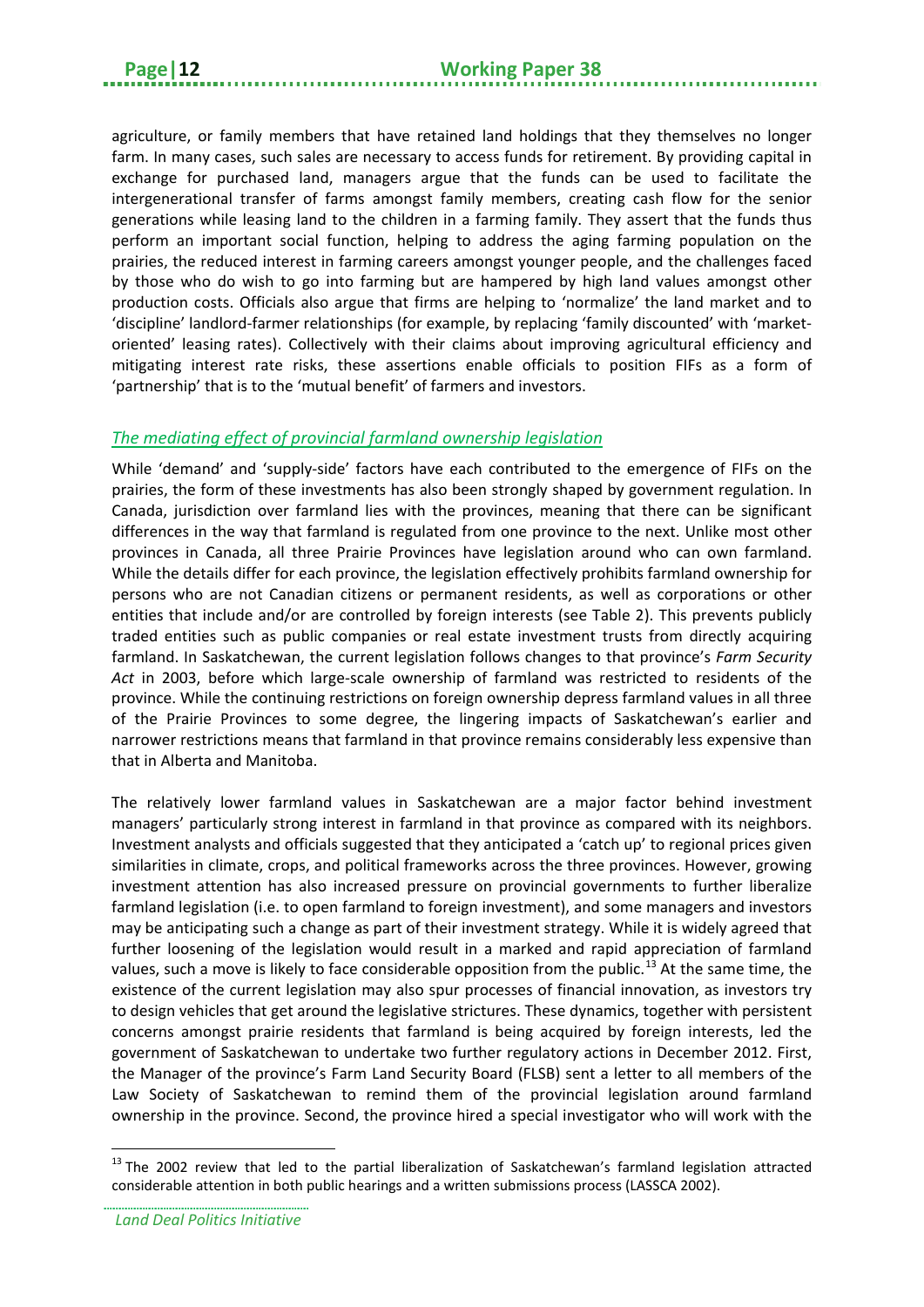FLSB to examine the flows of funds behind recent and future acquisitions (Briere 2012; Coolican 2012). These actions highlight the challenges that regulators across the region face in enforcing provincial farmland ownership legislation given growing interest in acquiring prairie farmland as an investment asset.

#### <span id="page-16-0"></span>**6 The prairie farmland investment fund model**

In Canada, FIFs are structured as 'unit-' or 'mutual fund trusts', a form of collective investment vehicle in which investors are issued units in exchange for a contribution of capital. In FIFs, the contributed capital is pooled and used to acquire farmland as a form of real estate or property. Due to the aforementioned provincial farmland ownership legislation, FIFs on the prairies are open only to Canadian citizens or permanent residents. This makes FIFs akin to a form of private equity and differentiates them from publicly listed trusts such as Real Estate Investment Trusts (REITs), although in practice, the two vehicles function quite similarly. Like REITs and many corporations, FIFs are structured as limited partnerships, where investors' liability is limited to the capital contribution they make.

FIFs raise capital by periodically opening partnerships to investors based on a set minimum investment, with investors gaining units in the partnership in proportion to the capital they commit. The funds may also rely on financing from banks and other lenders as a secondary source of capital. The fund managers then use the pooled capital to purchase farmland, usually across a wide geographic region and diversified by soil type, climate, and crop and production type, farm management style, and property size, in order to mitigate risk. In the majority of cases, the acquired farmland is not used directly by the FIFs, but rather, is leased to tenant farmers for crop and livestock production. For the fund, the main profit opportunities lie in leasing revenues, which provide an annual source of cash income, and in the prospect of appreciating farmland values, which can be captured by refinancing or liquidation of the fund or its assets at some point in the future. Funds may also anticipate a capital gain associated with the funds 'portfolio assembling' and 'refining' functions, much as many firms obtain through rounds of corporate restructuring. In turn, investors profit through periodic cash distributions, and/or through appreciation of the underlying value of their partnership units. FIFs also offer important tax advantages to investors, based in part on their designation by the Canadian Revenue Agency as 'flow through entities', described further below.

The past decade has seen the emergence of three main farmland investment fund management firms on the Canadian prairies.<sup>[14](#page-16-1)</sup> Two of these, Regina-based Assiniboia Capital Corp. and Calgarybased AgCapita Farmland Investment Partnership, were each established in 2005 and have focused exclusively on farmland in Saskatchewan. The third firm, Toronto-based Bonnefield Financial Inc., was started in 2009 and aims to develop a broader Canada-wide portfolio, which to date includes farmland in each of the three Prairie Provinces as well as Ontario. The minimum investments required by the firms are presently CAD 5,000 for AgCapita, CAD 100,000 for Assiniboia, and CAD 150,000 for Bonnefield. To date, Assiniboia has offered four separate partnerships which were merged in 2009; it now offers periodic private placements as well as ongoing opportunities for accredited investors to purchase units in the fund. Bonnefield has offered and closed two partnerships and AgCapita has offered and closed three partnerships, with a fourth opened in April 2013; as of January 2012, the former has also offered individually managed accounts for large investors such as pension funds, institutions, or family offices. In addition to subscriptions from private investors, two of the funds have also relied on mortgage financing: AgCapita's first

 $\overline{a}$ 

<span id="page-16-1"></span><sup>&</sup>lt;sup>14</sup> The information provided for the three funds is available through company websites, publicly available promotional material, and reporting documents filed with the Canadian Securities Commission.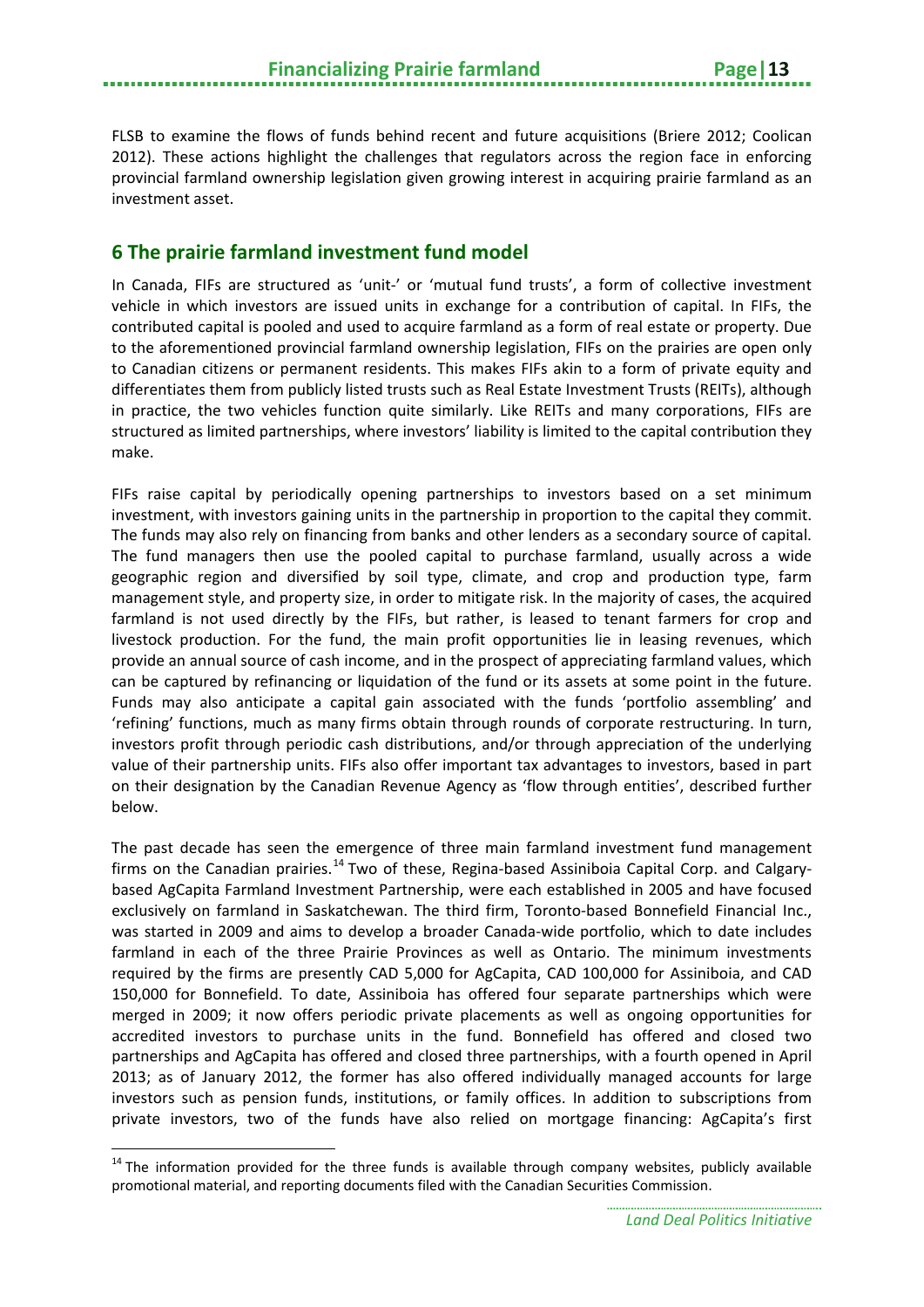partnership held a mortgage of CAD 1.5 million at December 2011 with a life insurance company, and Assiniboia held mortgages of almost CAD 21 million at December 2012, approximately 70% of which were with Farm Credit Canada, with the remaining 30% held by a credit union. Collectively, the funds' partnerships have raised at least CAD 170 million for investment in Canadian farmland. To date, the FIFs have purchased approximately 174,000 acres of Canadian farmland, although each is still deploying capital raised through recent partnership offerings (Table 3).

For the most part, the FIFs lease their land to tenant farmers on a cash rental basis, although Assiniboia has also relied on crop sharing arrangements and on the production of crops via contract farmers on a small portion of its land. Leases are typically five years in duration, although some fund managers suggest that they aim to build longer-term relationships with farmers that will enable them to roll their leases over repeatedly. While the FIFs suggest that they do not dictate farm decisions, they do monitor their tenants to ensure that they are following 'sound agronomic practices', in order to protect the underlying value of their assets (see Sommerville and Magnan, forthcoming). While AgCapita and Bonnefield interface with farmers through dedicated field teams, Assiniboia has set up a sister farmland management company, Palliser Farmland Management Ltd., to manage its property portfolio. In turn, Palliser and Bonnefield also provide property management services to other landowners and farmers in the region. Moreover, Assiniboia has also established sister companies operating at other points in the agricultural supply chain, including Input Capital Ltd., which provides input financing for prairie farmers and Greenfield Carbon Offsetters Inc., a farm providing carbon-offsetting services.

Currently, Assiniboia and Bonnefield both offer semi-annual cash distributions to investors; for the former, these have ranged over time from CAD 0.31 to 0.48 per unit (based on an initial unit price of CAD 25), whereas the latter has returned 5% on investors' original capital contributions every six months since June 2012. Investors in these funds will also receive further distributions at refinancing of their partnership or sale of the partnership's assets, depending on the appreciation of farmland values. In contrast, AgCapita appears not to offer cash distributions, rather returning the investor's original capital contribution plus any appreciation at the end of a five-year hold period. In any case, early investments in the funds look as though they will be lucrative: as of March 2013, Bonnefield claimed that it have offered investors a 37% cumulative return (inclusive of cash distributions and net of fees and expenses) since its inception in 2010, and Assiniboia suggested that the net asset value of its partnership units had seen a 107% increase since 2007. These returns mainly reflect farmland appreciation over the investment period, as lease revenues generally yield a 5 to 7 per cent return on an annual basis, functioning alongside other minor sources of revenue to fund the cash distributions (FRC 2011).<sup>[15](#page-17-0)</sup> Assiniboia has also generated revenue through the subdivision and sale of previously acquired farmland parcels, as part of ongoing efforts to 'optimize' their portfolio.

Investment analysts describe prairie FIFs as 'tax-efficient' investments which offer significant tax deferral opportunities to investors (FRC 2011). The fact that the FIFs are designated as 'flow through entities' by the Canadian Revenue Agency means that revenue earned within them is treated as though it is passed on directly to investors, meaning that it is taxed at individual, rather than corporate, tax rates. Only a small proportion of the semi-annual distributions that are issued to investors in Assiniboia and Bonnefield partnerships qualify as taxable income on an annual basis. The remaining portion is considered a return on capital, and is not taxed until investors liquidate their investment, when, alongside any appreciation in the value of partnership units, it is treated as a

**.** 

<span id="page-17-0"></span> $15$  Assiniboia suggests that leasing revenues make up 95% of its annual revenues, and that the remaining 5% is made up through leases for oil and gas and mineral exploration; the sale of aggregates, water, and irrigation rights and carbon credits; and revenues from crop sharing and/or the sale of crops produced by custom farmers.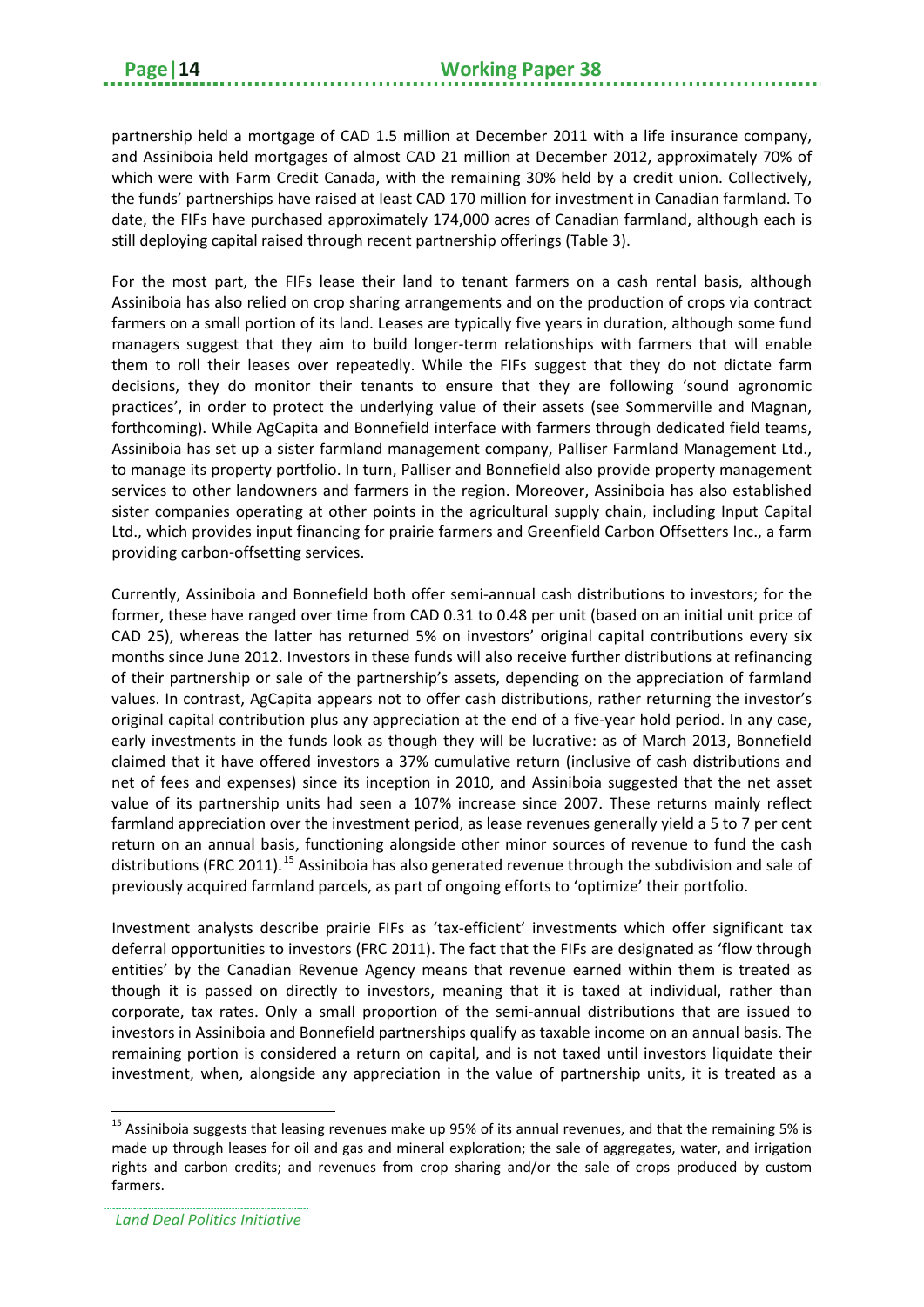#### **Financializing Prairie farmland Page|15**

capital gain and taxed at a favourable rate.<sup>[16](#page-18-1)</sup> Since AgCapita does not issue semi-annual distributions, investors only pay capital gains taxes on appreciation of the underlying asset. However, AgCapita is also unique in being the only fund amongst the three whose partnerships are eligible for enrollment in a Registered Retirement Savings Plan (RRSP), which offers further tax deferral opportunities, since income is taxed only when withdrawn from the plan. Importantly, the potential tax benefits associated with FIFs as flow through entities, generators of capital gains, and tax deferral mechanisms are over and above those that accrue to farmland owners due to the relatively lower property taxes applied farmland relative to other types of land (as discussed earlier in this paper), showing how tax benefits can 'stack up' within particular investment vehicles.

While partnership units in the FIFs can in each case be resold subject to certain conditions set by securities regulators and the FIF's partnership or subscription agreement, the funds are generally considered to be a relatively less liquid investment than equities in a publicly traded company (that is, the secondary market for partnership units is in each case relatively small). Assiniboia and Bonnefield suggest that they hold their acquired farmland indefinitely, and encourage investors to see their capital contribution as a relatively long-term investment, perhaps on the order of 5 to 10 years. AgCapita holds its farmland for the set period of five years, after which investment can be rolled over or liquidated. In terms of liquidation or exit strategies, AgCapita and Assiniboia have each identified a sale of the fund's assets to individual buyers, or of the fund as a whole to an institutional investor. A third possible option, a public listing of the fund on a stock exchange, would require changes to provincial farmland ownership legislation. Together with the increase in farmland values that liberalization would bring about, this suggests that the FIFs might be expected to exert pressure on provincial governments for further liberalization of the legislation going forward.

#### <span id="page-18-0"></span>**7 Farmland investment funds and the financialization of prairie farming systems**

To date, the new farmland investment funds have acquired only a small portion of the total arable farmland in the Canadian prairie region. Because their emergence is a relatively recent development, their longer term consequences are difficult to predict. Nonetheless, the appearance of these new financial vehicles is significant given the speed of the farmland acquisitions that have followed, the funds' linkages with broader trends in global finance and agro-commodity systems, and the changes they may portend for prairie farming systems. Elsewhere, I have touched on the potential consequences of FIFs and the burgeoning farmland investment market more generally for agricultural productivity, ecological sustainability, farmer autonomy, and broader patterns of rural development in the prairie region (see Magnan and Sommerville 2012; Sommerville 2012; Sommerville and Magnan forthcoming). Yet perhaps more fundamental still are the funds' intersection with and implications for agricultural restructuring in the prairie region. As Magnan (2011) has pointed out, the emergence of FIFs both builds upon and potentially accelerates the continuing transformation of family farming as the dominant model of farm ownership and control on the prairies. As both consequence of and contributor to the ongoing financialization of prairie farming, FIFs seem poised to further concentrate the ownership and use of farmland and associated farming resources, to shift the patterns of wealth and risk accrual associated with owning and using farmland as a productive resource and financial asset, to enable the deepening circulation of

 $\overline{a}$ 

<span id="page-18-1"></span><sup>&</sup>lt;sup>16</sup> Canadian federal and provincial governments collect taxes on 50% of the capital gains realized by an individual or corporation. Because of FIFs 'flow-through' status, capital gains realized through investment in these funds are taxed at the individual rate. In 2013, Canadian federal tax rates for individuals ranged from 15% to 29%, depending on income. Provincial tax rates in the prairies, which vary with the province, range from 10% to 17.4%. See[: http://www.cra-arc.gc.ca/tx/ndvdls/fq/txrts-eng.html.](http://www.cra-arc.gc.ca/tx/ndvdls/fq/txrts-eng.html)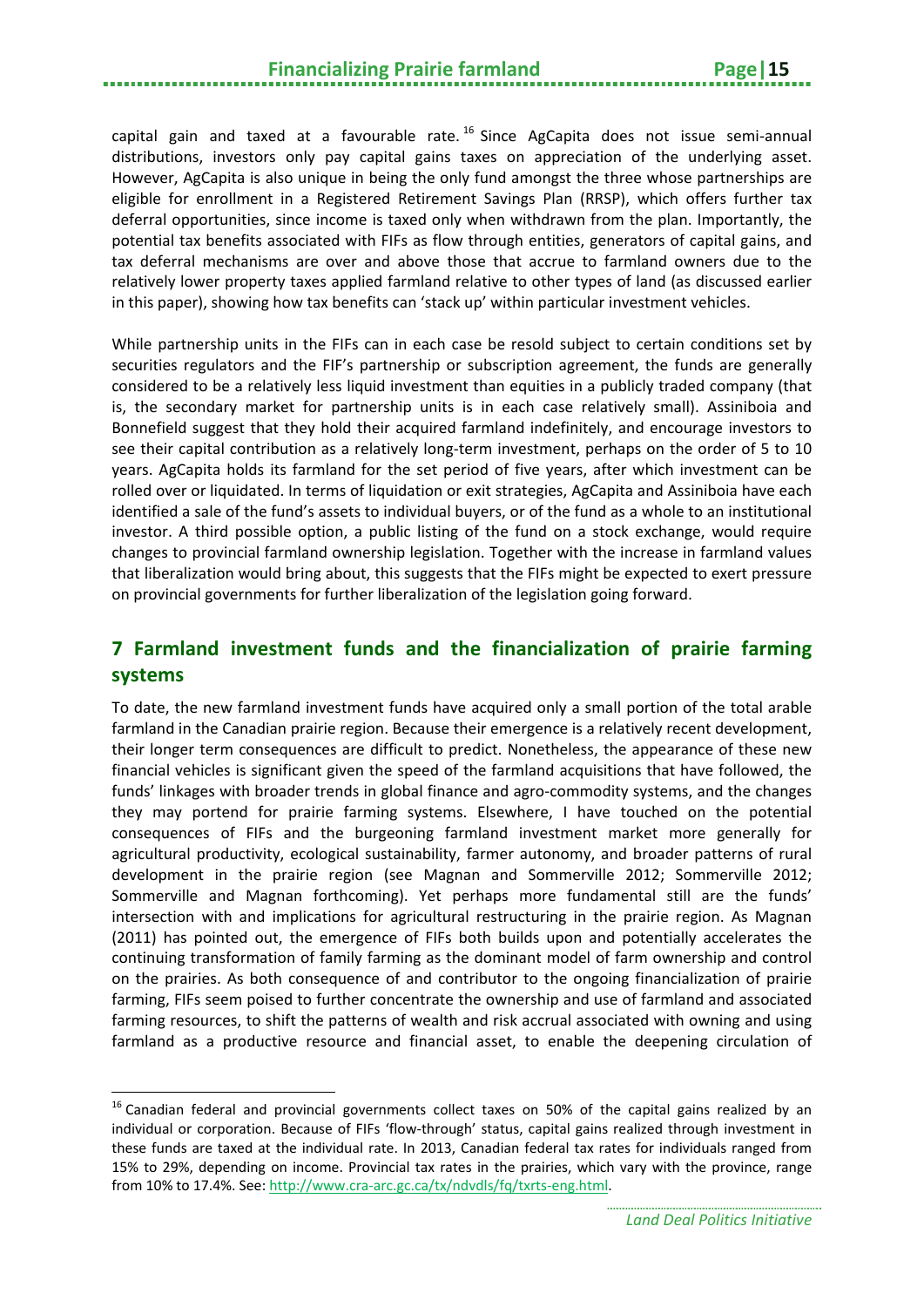interest-bearing capital within regional farmland markets, and to introduce new financial actors, priorities, and subjectivities into prairie farming systems.

Highlighting the factors underpinning the 'supply' of farmland to FIFs properly positions the funds as part of a longer term trajectory of financialization on the prairies. Here, depressed farm incomes over much of the last 40 years reflect a situation of diminished returns from agricultural production, which has led to farmers' increasing reliance on credit and the leasing of land in operating and expanding their farms. The result is that farmers have lost a growing proportion of their income to interest and rent payments, leaving less profit to reinvest in their farms or to establish 'off-farm' savings, even as rising farm debt has come to constrain (or at least make more risky) further borrowing. This combination creates a tightening pinch on farmers, making it ever more difficult for them to service their debt, recapture profits in their operations, and/or fund their retirement and the succession of their farms to the next generation, such that some must eventually sell land to free up the capital necessary to do these things. As such, while some prairie farmers undoubtedly sell land as part of an active strategy of 'diversifying' their investments out of land or because capital is perceived to 'work harder' on the operational side of farming (see Douglas 2008), for many others sales are a matter of necessity. While higher commodity prices in recent years have offered a welcome boost to crop farmers' incomes (but much less so the incomes of producers in other sectors), they have also fed into the cycle by contributing to a particularly rapid round of land appreciation.

FIFs themselves represent a new form of credit or finance in the prairie farming landscape. The funds see farmers and region's traditional landowning class exchange land for a more liquid form of capital, drawn from wealthy investors and, in some cases, from traditional lenders. The funds' earnings are not derived directly from the production and sale of agricultural commodities, but rather from the rental revenues obtained from tenant farmers and, at a given funds' refinancing or exit from its investment, the potential for a capital gain derived from farmland appreciation and the firms 'portfolio assembling' and 'refining' activities. In other words, the profits that the funds seek to harness are those associated with 'financial' channels similar to those scholars have identified in both urban land markets and the 'non-financial' sectors of the economy. By appropriating said channels, it would seem at first glance that FIFs have successfully separated farmland's 'financial' and 'productive' functions – that is, they have separated farmland from farming. But whether such separation can be maintained is very much a live question (and one that I will return to momentarily).

Prairie FIFs have important implications for the prairie farming sector. To some extent, these stem from the funds' contribution to farmers' further division from the ownership of farmland as a means of production, in favour of a landlord-tenant relationship. This trend does not originate in FIFs, but rather in earlier rounds of agricultural restructuring wherein previous generations of family farmers exited or were expelled from prairie agriculture, but chose to retain their landholdings. Nonetheless, by further deepening farmers' overall reliance on leasing (rather than owning) land, FIFs reduce farmers' security of land tenure, commit them to paying rent on a larger proportion of the region's arable land base, and amplify the possibility of conflicts between farmers and landlords over the amount of rent that will be collected as well as the duration and terms of rental contracts (see Harvey 2006 [1982]). A deepening reliance on leasing land also means that it is increasingly landlords, rather than prairie farmers, who benefit from land appreciation. While prairie farmland values are not immune to periodic slumps (as last occurred in the 1980s), they have offered both a more stable source of returns than has commodity production over the past four decades, and they have been a boon for landowners in recent years. By reducing farmers' access to land as an asset that can be borrowed against during years of slim profits or production failures, FIFs (amongst other rental relationships) increase producers' vulnerability to market and production risks.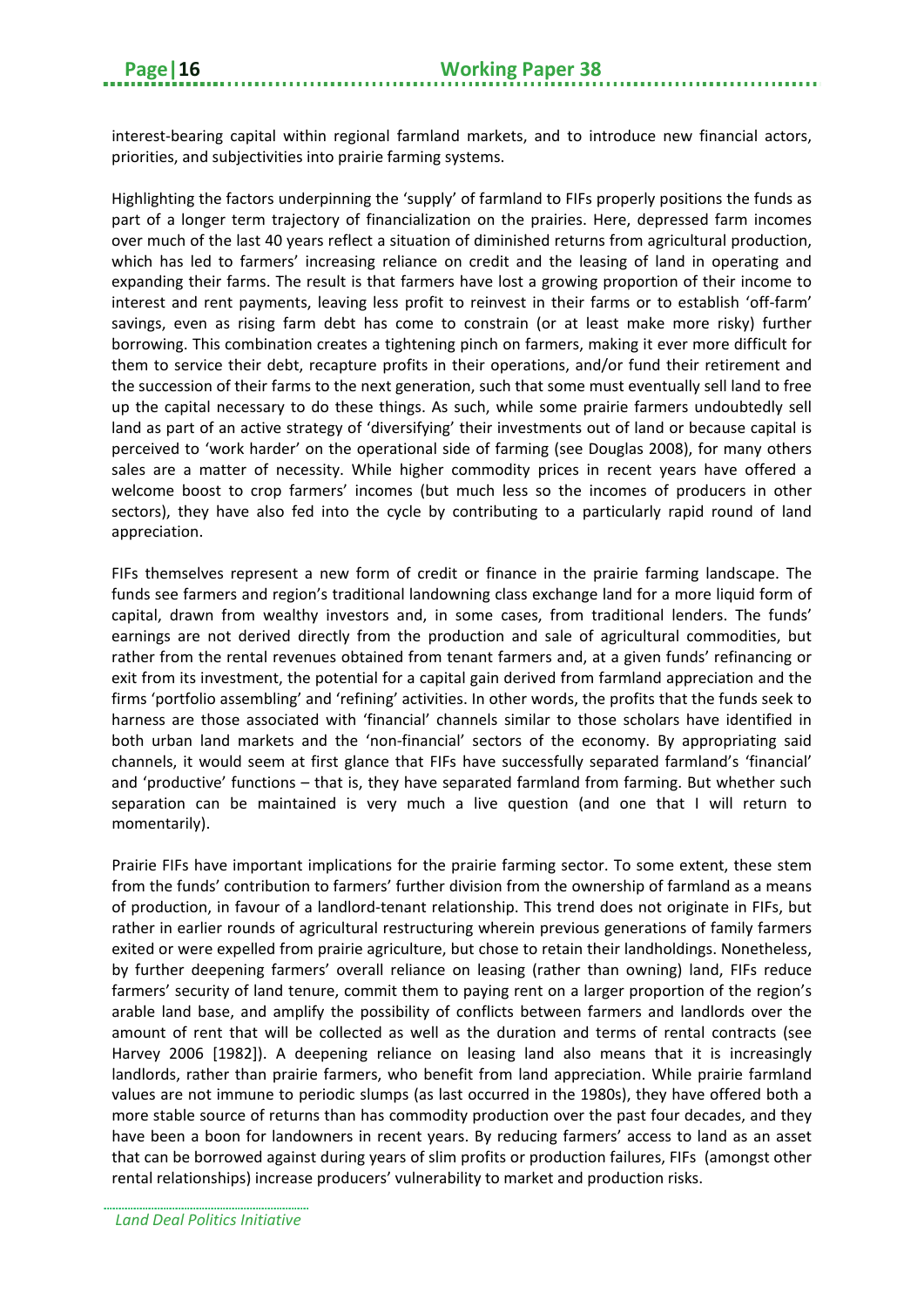This is useful context for situating FIFs' claims that farmers will benefit from their presence in the prairie farmland market insofar as capital 'liberated' through land sales can be reinvested in farming operations in search of further expansion, efficiencies, and profits. In fact, this benefit would seem to be far from guaranteed – in many cases, the capital freed up seems destined to go towards paying down debts or funding consumption related with retirement, rather than towards financing expanded (or intensified) production. Similarly, while the FIFs suggest that they serve to 'mitigate' the risk of an interest rate rise for their tenants, such mitigation rather seems to be offset by new risks related to decreased leveraging ability and potential rent increases. As land grab scholars have noted, such new forms of risk can act as a key constraint on the benefits that financial investment in farmland provides to agricultural producers and rural communities (Buxton *et al.* 2012; Margulis and Porter 2013)

Furthermore, although the strategy of farming a larger, leased land base rather than a smaller, owned one is gaining traction amongst some economists, who suggest that there is no longer a necessary link between farmland ownership and farming and that the movement to a leasing heavy, large farm model is the beginning of a welcome paradigm shift in prairie agriculture (McClinton 2006; Painter 2009; Hursh 2013), the success of such a strategy on the Canadian prairies is far from proven. Despite certain analysts' suggestions that higher commodity prices over the last five years herald the onset of a 'new era' or a 'rewriting of the future' for Canadian agriculture which might support new farm models (Sparling and Uzea 2012), the last 12 months has seen the failure of several very large, high-profile prairie crop farms whose business strategies involved leasing a large proportion of the land in their operations. Given this trajectory – as well as lingering questions about the extent to which recent commodity prices might themselves reflect increased financial activity in the agriculture sector (rather than improved supply-demand fundamentals) – betting on the sustainability of the leasing heavy, large farm model seems like an uncertain proposition.

But even if some of the impacts of FIFs might similarly arise in other landlord-tenant relationships, others are more particular to the funds and the new influx of capital into prairie farming that they reflect. FIFs concentrate massive tracts of farmland in the hands of a single investment fund and its unit holders, leading to concerns amongst farmers that the funds will acquire 'monopoly' positions that will restrict farmers' access to land in certain areas. FIFs also introduce new, more spatially and socially distant landlords into prairie farming systems, and with them a deepening financial logic. As Gunnoe and Gellert (2011) have observed in their work on US timberlands, under financialization, management becomes geared towards increasing the market value of the acquired land portfolio and decisions are made on the basis of what financial markets will pay for any particular land 'treatment'. In the prairies, this may result in the selective reinforcement of certain productivityrelated farming practices through leasing contracts, in an eclipsing of the broader array of goals that have historically motivated prairie farmers and landlords (e.g. employment, quality of life, the maintenance of family relationships and connectivity, etc.), and in a heightened tendency for farmland to be turned over to more profitable uses (e.g. urban development in the peri-urban fringe or minerals and oil development in more remote areas).

Still another effect of FIFs may result from the funds having better access to capital (and potentially a lower cost of capital) relative to farmers, meaning that they can bid more quickly or can outbid farmers on choice land. It is widely suggested that the influx of external investment capital into farmland through FIFs and other investment vehicles is driving up prairie farmland prices. Farmers may benefit from this rapid appreciation on land parcels that they own, but it simultaneously constrains their ability to expand their operations. High land prices also create special challenges for young farmers or new entrants to agriculture, drawing into question the FIFs' claims that they aid the process of farm succession. Indeed, FIFs and other recent investments in prairie farmland might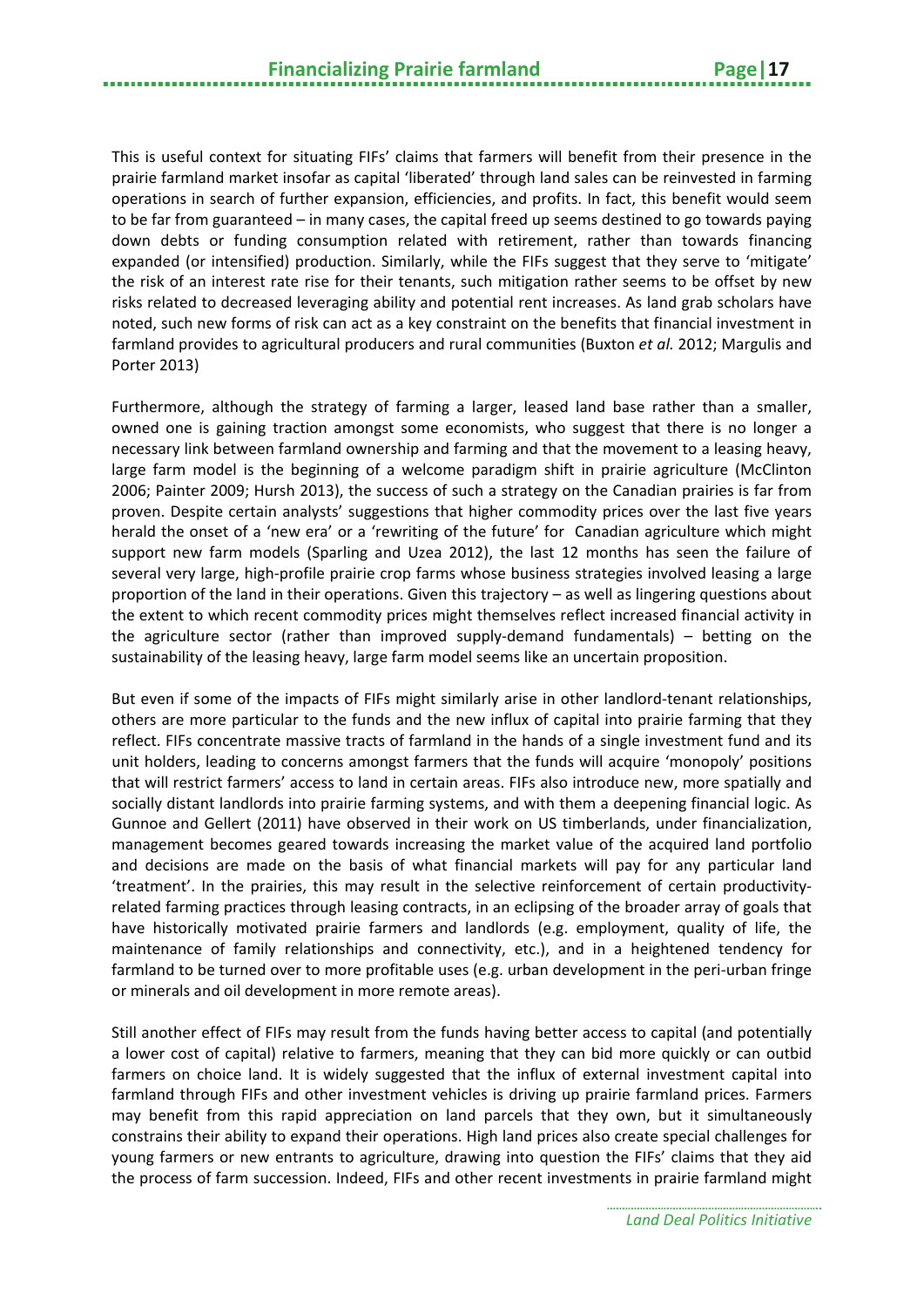well be better situated amidst growing concern about a farmland bubble, with some analysts predicting an impending 'correction' of prairie farmland values, possibly in the near future (see, for example: Berman 2011; Pilger 2011, 2012; Schiller 2011; Pollok 2012; Doering 2013). Such a correction would be disastrous for prairie farmers, who remain heavily indebted and highly leveraged, but the risks could also extend to Canadian taxpayers through Farm Credit Canada, whose lending practices some analysts have questioned (see Bergevin and Poshmann 2013). As several commentators have recently noted, the situation in Canadian farmland then seems to mimic that which existed in US suburban land markets prior to the sub-prime mortgage crisis (Simms 2010; Bergevin and Poshmann 2013).

In all of these respects, the emergence of FIFs and similar models of farmland investment on the Canadian prairies seems to offer clear evidence of two interlinked tendencies identified by Harvey (2006 [1982]) – and taken up more recently by Christophers (2010) – as characteristic of land markets under the advancement of capitalism. First, these vehicles evidence the increasing circulation of credit and so interest-bearing capital through prairie farmland markets. Second, they demonstrate the growing tendency to treat prairie farmland purely according to its role as a financial asset. FIFs suggest a deepening of these tendencies amidst a broader restructuring process favouring financial channels of accumulation in agriculture as elsewhere in the economy. But as the two authors point out, and as has been hinted at above, these are not neutral processes vis-à-vis the productive use of farmland resources – rather, they introduce new tensions and contradictions into land markets and so, in the prairies, into farming systems. Indeed, as FIFs and similar models of outside investment in prairie farmland become gradually more common, such tensions and contradictions increasingly affect even those farmers with no direct relationship to the funds, where they are internalized as a kind of conflict between farmers' differing interests or subjectivities as agricultural producers and landowners (see Christophers 2010: 105). This is clearly illustrated in recent suggestions that prairie farmers need to think more as though they were "investors *in* the land" rather than "producers *on* the land" (Oltmans 2007, cited in Painter 2009), as well as in new attempts to incorporate rising farmland values into measures of 'farm wealth' and arguments that government supports to farmers should be clawed back accordingly (Martin 2010; Sparling and Uzea 2012).

In short, what such discussions emphasize is the degree to which Canadian prairie farmland emerges as an important site – or, in French *et al.*'s (2011) words a material 'feedstock' – for financialization processes, subject to many of the same trends as have been observed by scholars of urban land markets in recent years. Indeed, insofar as the investment capital flooding into farmland markets has to some extent been displaced from urban centres following the sub-prime crisis, FIFs and similar farmland investment vehicles in the prairies and elsewhere might usefully be seen as an instance of Harvey's (2006 [1982]) spatio-temporal fix, involving the expansion of investment in landed property from cities into the global countryside. At the same time, it is important to realize that the increased participation of investment capital in farmland ownership is only one part of a larger financialization process affecting prairie agriculture and so farmers. The last decade has also seen investment in a number of large scale, corporate farming ventures, leading to concerns amongst prairie farmers that they may soon have to compete with such ventures on input and crop prices, even as they simultaneously compete with FIFs on land prices (see Sommerville and Magnan, forthcoming).

Moreover, what the prairie case reveals is how, even as financialization affects sites all along the agricultural supply chain, its impacts tend to 'pile up' in certain locations. In the Canadian prairies, farmers are increasingly positioned at the centre of an expanding range of financiers – including chartered banks and lenders, a traditional landlord class comprised of families formerly involved in agriculture, newer input financing firms, private insurance providers, and now FIFs amongst other new investors – whose shared logic of profiting through financial channels leaves each of them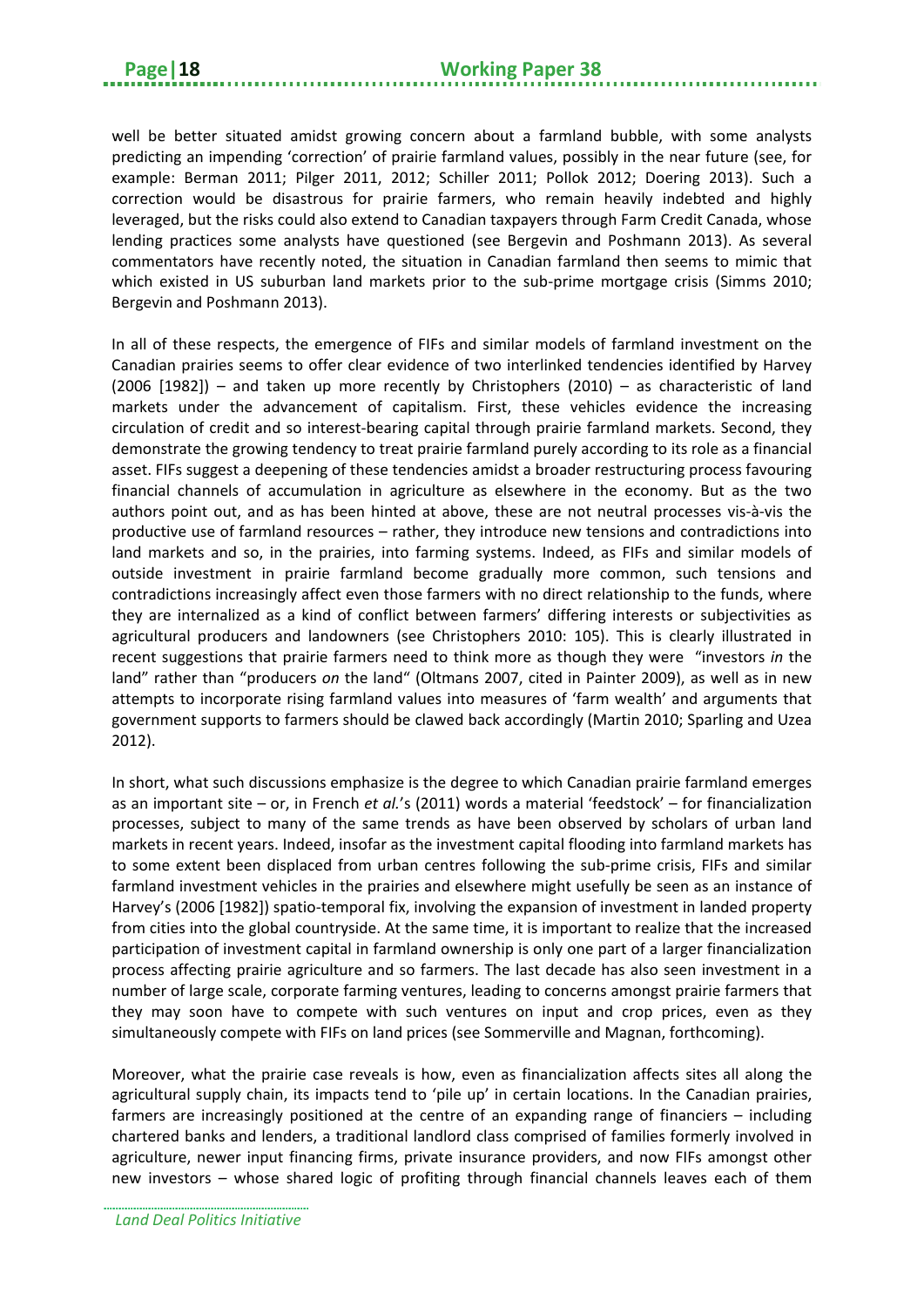clamouring for a portion of farmers' incomes. Yet whether traditional models of family farming can be sustained under (or can sustain) such an extensive 'financial suprastructure' remains an open question, especially if a return to lower commodity prices, a decrease in farm income supports, or an increase in interest rates indeed comes to pass.

While there is as of yet no unified resistance movement against FIFs, farm organizations and individual farmers alike have expressed significant concern about the funds activities and the domestic media is giving increasing coverage to the topic. While on-line discussion forums suggest that some prairie farmers anticipate that investors will exit farmland once higher profits can reliably be obtained elsewhere or when commodity and land prices recede, others are concerned that the funds will underlie a more permanent transformation of family farming in the region. Because of this concern, some farmers report that their neighbors are increasingly choosing to sell land word of mouth to avoid it falling into investors' hands, while others are urging their peers to boycott FIFs by refusing to work the funds' land as tenants. Meanwhile, not-for-profit organizations who have been quick to condone the participation of Canadian companies and investment vehicles in 'land grabbing' overseas sometimes overlook the phenomenon's presence in Canada and the opportunities for solidarity that this presents. Whether these early initiatives will coalesce into more organized resistance in the near future remains to be seen. In the meantime, FIFs continue to raise capital and acquire prairie farmland, suggesting that the region's burgeoning investment market is still to reach its peak.

#### <span id="page-22-0"></span>**8 Conclusion: Insights into the 'global land grab'**

The emergence and expansion of FIFs on the Canadian prairies is not an isolated incident. While similar funds operate at other locations in North- and Latin America, Sub-Saharan Africa, Eastern Europe and Oceania, the absence of detailed empirical studies has hampered our understanding of these vehicles and their place within the larger sets of processes that comprise both the 'global land grab' and the deepening financialization of agricultural systems. In this paper, I have suggested that the appearance of prairie FIFs is connected with a set of macro-structural changes that together drive capital towards finance, and from there into prairie farmland (amongst other sites in global agricultural and natural resource sectors) on the basis of its performance as a financial asset. I have also suggested that this trend is part and parcel of the increasing tendency under capitalism for interest-bearing capital to circulate through rural (as well as urban) land markets, a process that increasingly affects all prairie farmers, regardless of their relationship with FIFs and similar vehicles.

In offering this reading, I have insisted that prairie farming landscapes and systems appear not merely as a backdrop to these restructuring developments, but have rather been intimately entangled with and transformed by them, as evidenced by longer term trajectories of declining farm incomes, appreciating land values, shifting patterns of land tenure, and rising farm debt. In this reading, then, FIFs do not mark the origin or initiation of the financialization of prairie farming systems, but rather provide evidence of its deepening and intensification. FIFs attempt to harness or appropriate channels of profit-making associated with the collection of rent, the distribution of dividend-like cash payments, the appreciation of land, and the achievement of capital gains – channels that themselves reflect the changing conditions for capital accumulation in agriculture and other sectors in the global capitalist economy. That is, FIFs indicate the ascendance of a pattern of accumulation in which profits accrue primarily through financial channels whose linkage to the productive activities that lie at the base of prairie farming (i.e. the raising of crops and livestock) seems increasingly tenuous.

By situating prairie FIFs amidst the longer term restructuring of the region's farming sector, this study both engages and contributes to the evolving academic literature on the 'global land grab' and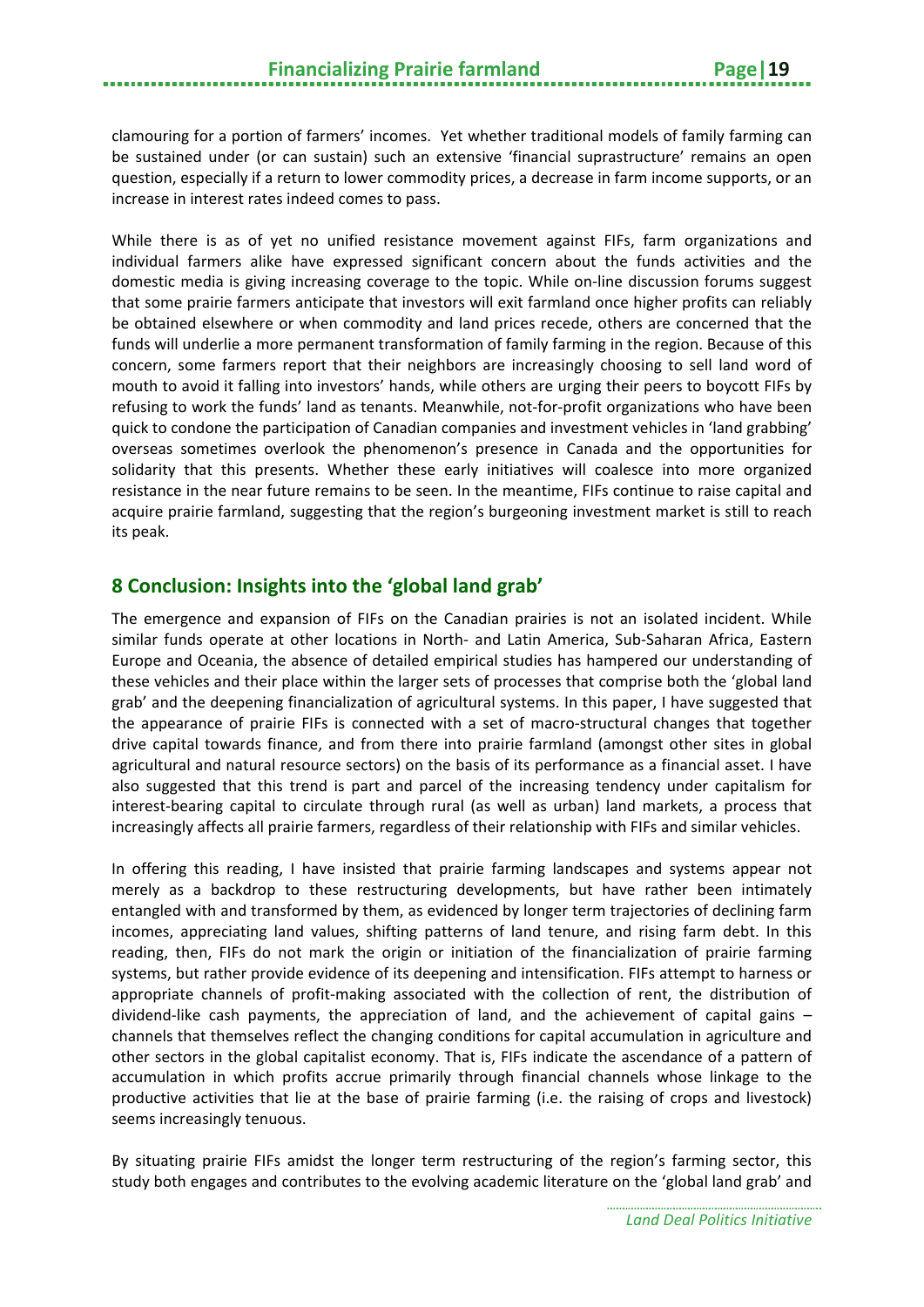the financialization of agriculture and other natural resource sectors. Perhaps most fundamentally, the study affirms the centrality of financialization processes to the recent acquisition of large tracts of prairie farmland by FIFs amongst other new investment vehicles. This is important insofar as, while financialization has long been postulated as one of the primary drivers of the 'global land grab', there have been few empirical studies examining its operation in particular contexts. Furthermore, this study extends recent work by international agencies on the financialization of agriculture and natural resource 'commodities', highlighting the extent to which this phenomenon extends beyond the acquisition of relatively more abstract and obviously financial products such as agricultural derivatives, to encompass more diverse and decentralized sites, including farmland and related rights and resources. In so doing, the study highlights both the material roots and implications of financialization processes (*cf.* French *et al.* 2011), as well as the dialectical relationship between financial markets and material spaces and processes (*cf.* Gunnoe and Gellert 2011). In turn, this points to an important role for future research by land grab scholars, who could usefully draw on the growing body of literature examining the dynamics of financialization in diverse geographic settings in examining large scale acquisitions of farmland in other locations. In so doing, we as scholars can contribute to a more nuanced reading of financialization as a spatially variable and relationally complex process (*cf.* Doucette and Seo 2011: 1), with uneven but profound material outcomes for global agricultural systems and the communities that sustain them.

The second contribution of this study is to complement analyses of financialization which have emphasized how neoliberal reforms enabling the globalization of financial markets, the retrenchment of welfare states, the privatization of social security, and the rise of debt-financing on both the national and household level have worked to direct the flow of capital towards finance by revealing how agricultural systems have themselves become implicated in augmenting this flow. In particular, this study has highlighted the role of the extension of farm credit (and accrual of farm debt), as well as farmers' increased reliance on leasing (rather than owning) a growing proportion of their farmland, in facilitating the collection of an increasing volume of interest payments off of the backs of prairie farmers, and eventually, in helping to precipitate the emergence of FIFs. There is a need for further research to determine whether similar processes have underpinned instances of 'land grabbing' in other areas of the world. The role of credit cycles in underpinning recent land deals has been almost completely neglected in the land grab literature, despite growing concerns about the indebtedness of family or smallholder farmers (or their equivalent in other natural resource sectors) in many different geographic settings.<sup>[17](#page-23-0)</sup> The ways in which rural land itself comes to be enrolled in financialization and offered through rental relationships as a source of interestbearing capital has similarly received very little attention, although Murmis and Murmis' (2011) recent work in Argentina is promising on this front.

With respect to the socio-spatial dynamics of recent land transactions, this study affirms the relevance of the 'land grab' to Canada and potentially other countries in the global North, which contrary to the dominant narrative in the land grab literature, serve not only as a *source* of the finance capital that has been invested in global agricultural systems in recent years, but also as a *site* for its investment. Additionally, this study joins other recent research that recognizes the importance of domestic actors and institutions as well as host-state policies in underpinning the demand for farmland and conditioning the form of the acquisitions that result (see, for example: Hall

**.** 

<span id="page-23-0"></span> $17$  One thinks, for example, of the horrific, debt-induced suicides that have plagued farming communities in India amongst other geographic settings. Yet as an indicator of financialization, the problem is not necessarily unique to agriculture or even to smaller scale production – the interviews with timber corporation officials cited in Gunnoe and Gellert's (2011) study of the financialization of US timberlands, for example, identify debt as one reason for the sell-off of these lands to financial investors (although the authors chose not to explore the relative importance of this amongst other factors).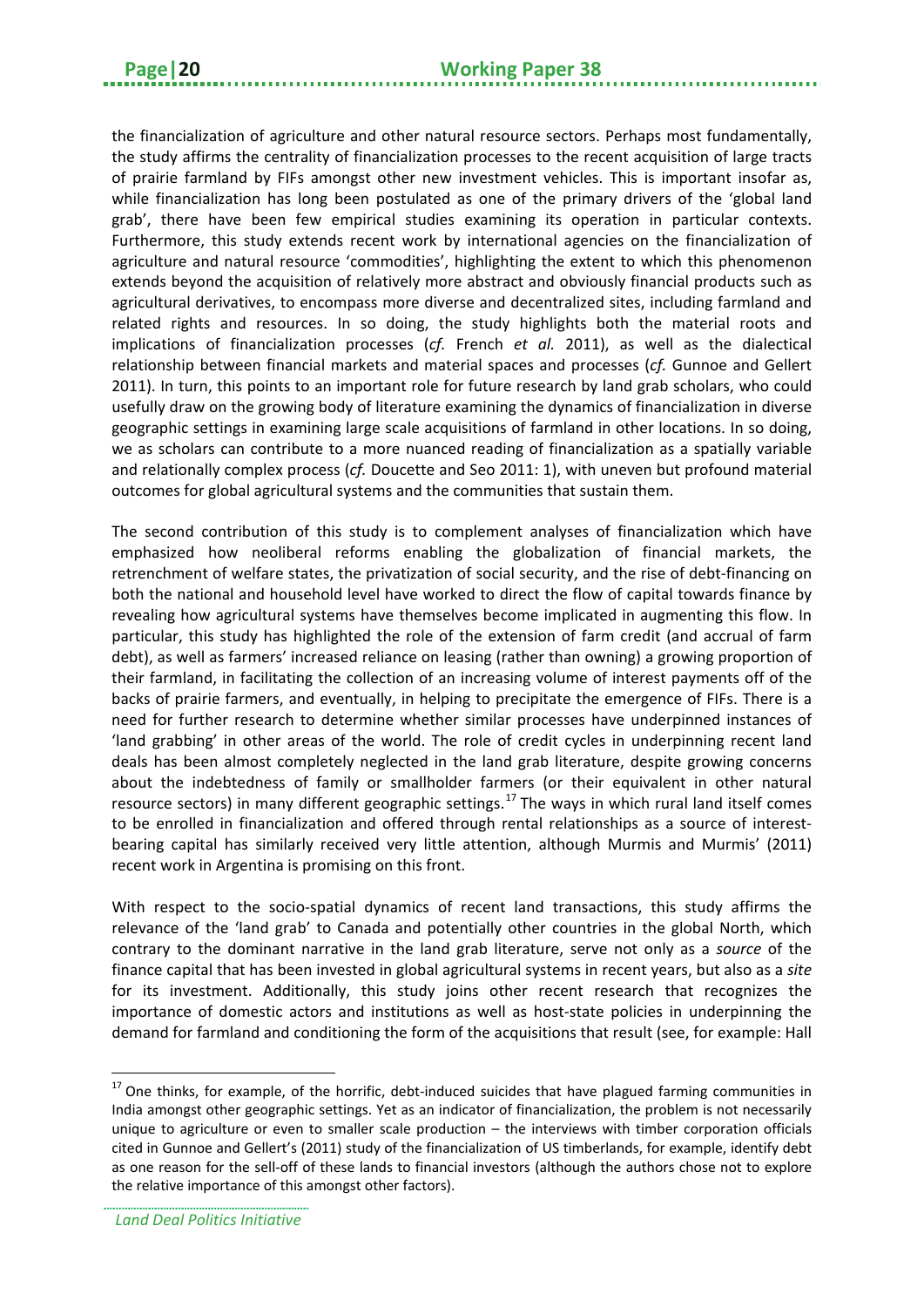2011; O'Brien 2011; Marin *et al.* 2011; Fairbairn 2013; Wolford *et al.* 2013). On the prairies, provincial land laws have permitted the uptake of farmland as an investment asset by 'national elites', while protecting it from the fuller financialization dynamics that would pertain if farmland could be acquired by foreign capital or listed on a public exchange. Nonetheless, the benefits that domestic investors have enjoyed from land appreciation following the partial loosening of Saskatchewan's regulations speaks to the potential for a kind of 'accumulation by liberalization', which, while perhaps less stark than Harvey's (2003, 2005) 'accumulation by dispossession', is nonetheless underpinned by something of a similar dynamic. Relatedly, the study also highlights the importance of interest rate regulation and taxation regimes in influencing the capitalization and appreciation of farmland and so the accumulation opportunities available to investors. While such regulations have long had complex and in many cases ambiguous implications for prairie farmers, there is a need for further work on the ways that they may combine with the new wave of investment capital entering farmland markets to yield speculative bubbles in land prices, as well as to identify the prospects for regulation that would discourage speculation without constraining the productive activities of farmers.

Finally, if this study's contribution lies largely in highlighting additional areas for future research by land grab scholars, it also raises important questions about how we as scholars conceptualize the 'grabbing' process. Perhaps the most prominent amongst these questions regards when 'grabbing' starts. Notably, while recent theorizations have tended to position contemporary land acquisitions as "the *beginning* of a process of gaining or grabbing access" (Peluso and Lund 2012: 669, emphasis added), this research suggests that such acquisitions might rather better be conceptualized as something in the *middle* of a long chain of events in which it is difficult to mark a clear beginning or an end. Where recent land transactions are connected with the broader sweep of financialization processes in farming systems or agrarian societies and economies, it is important to attend to the drivers facilitating the 'supply' of land to these deals to avoid reifying finance or portraying it as a steamroller that advances into rural communities independent of their historical circumstances. Congruent with Borras *et al.*'s (2012) recent analysis linking (sometimes gradual) shifts in the control of land and other associated resources to a shift in the meaning or use of those resources, this study has traced the increasing tendency towards conceptualizing and treating prairie farmland as a financial (rather than productive) asset. I have shown that this trend – while perhaps expressed most clearly in the advent of FIFs and similar investment vehicles in prairie farmland  $-$  is intimately interlinked with the increasing subjection of prairie farmland to relations of credit and rent (and relatedly, the broader shift in the capitalist economy to financial channels of profit making) over the past 40 years. While it remains unclear whether the prairie farmland investment market will continue to expand in the medium term or will stagnate or collapse with the bursting of a speculative bubble, the urgency of moving to a system where finance sustains family farming on the prairies, rather than vice versa, seems increasingly clear.

#### <span id="page-24-0"></span>**References**

- 1. Agriculture and Agri-food Canada (AAFC). (2012). *Economic Backgrounder: The economic wellbeing of Farm Households*. Ottawa: AAFC.
- 2. AAFC. (2013). *An Overview of the Canadian Agriculture and Agri-Food System 2013*. Ottawa: AAFC.
- 3. Arrighi, Giovanni. (2010 [1994]). *The Long Twentieth Century: Money, Power, and the Origins of Our Time*. London: Verso.
- 4. Bergevin, P. and F. Poschmann. (2013). *Reining in the Risks: Rethinking the Role of Crown Financial Corporations in Canada*. Commentary No. 372, February 2013.
- 5. Berman, D. (2011). Farmland gets the "bubble" treatment. *Globe and Mail*, 20 April.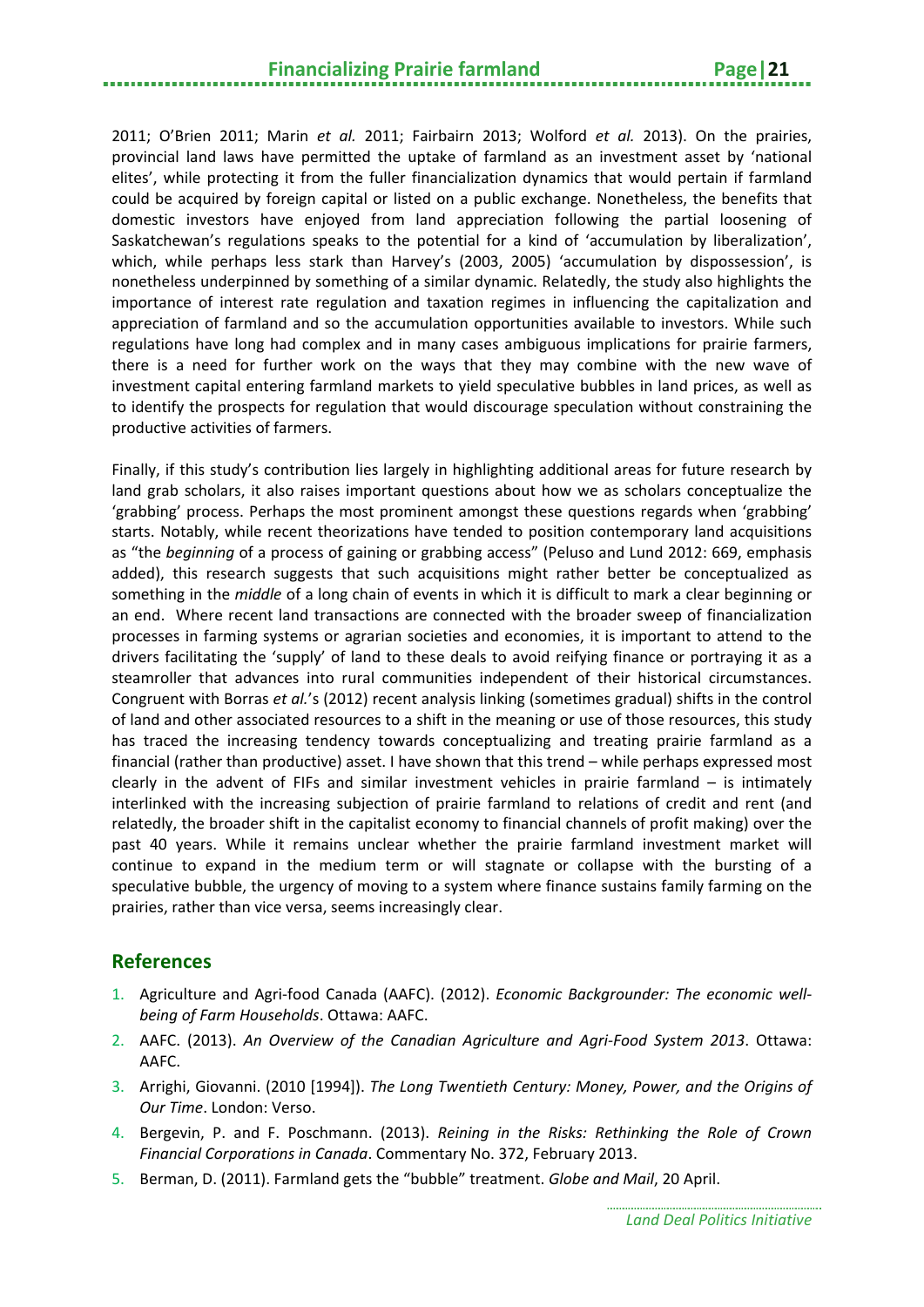- 6. Bjerga, A. (2012). Canada's new corn belt attracts hot money to bargain farmland. *Bloomberg.com*, 8 November.
- 7. Bonnefield Financial Inc. (Bonnefield). (2011) Canadian farmland is uncorrelated to volatile stock markets, *Opinion Matters Blog*, 16 October.
- 8. Bonnefield. (2012). *The Distribution of Canadian Farmland Returns 1951-2010*. Toronto: Bonnefield Financial Inc.
- 9. Bonnefield. (2013). *Bonnefield Financial: Investing in Canadian farmland*. Toronto: Bonnefield Financial Inc.
- 10. Borras, S., Hall, R., Scoones, I., White, B. and Wolford, W. (2011). Towards a better understanding of global land grabbing: an editorial introduction. *Journal of Peasant Studies*, 38(2): 209 — 216
- 11. Borras, S., Franco, J. Gomez, S. Kay, C. and Spoor, M. Land grabbing in Latin America and the Caribbean. *Journal of Peasant Studies*, 39(3-4): 845–872.
- 12. Briere, K. (2012). Sask. appoints farmland investigator. *Western Producer,* 14 December.
- 13. Burch, D. and Lawrence, G. (2009). Towards a third food regime: Behind the transformation. *Agriculture and Human Values,* 26(3): 267-279.
- 14. Buxton, A., M. Campanale, and Cotula, L. (2012). *Farms and Funds: Investment Funds in the Global Land Rush.* IIED Briefing, January 2012. London: IIED.
- 15. Canadian Broadcasting Corporation (CBC). (2010). NFU warns of family farm takeover. *CBC*, 7 June.
- 16. Canadian Federation of Agriculture (CFA). (2006). *Measuring the Farm Income Crisis. Ottawa: CFA.*
- 17. Christophers, B. (2010). On voodoo economics: theorizing relations of property, value, and contemporary capitalism. *Transactions of the Institute of British Geographers,* 35: pp. 94-108.
- 18. Clapp, J. and Helleiner, E. (2010). Troubled futures? The global food crisis and the politics of agricultural derivatives regulation. *Review of International Political Economy* 2010: 1-27.
- 19. Coolican, L. (2012). Demand for Sask. farm land raises concerns about foreign investors. *Star Phoenix*, 19 December.
- 20. Cotula, L. 2012. The international political economy of the global land rush: A critical appraisal of trends, scale, geography and drivers. *Journal of Peasant Studies,* 39(3): 649-680.
- 21. Cross, B. (2012). Are foreign investors eyeing this pie? Western Producer, 7 September.
- 22. Daniel, S. (2010). *The role of the international finance corporation in promoting agricultural investment and large-scale land acquisitions*. Paper presented at the International Conference on Global Land Grabbing, Sussex, UK, 6-8 April.
- 23. Daniel, S. (2012). Situating private equity capital in the land grab debate. *Journal of Peasant Studies,* 39(3-4): 703-729.
- 24. Doering, C. (2013) Farmland prices: Is the bubble about to burst? *USA Today*, 25 March.
- 25. Doucette, J. and H. Seo. (2011). *Limits to Financialization? Locating Financialization within East Asian Exportist Economies*. Unpublished working paper.
- 26. Douglas, A. (2008) Venture cap. *Country Guide (Western Edition)*, Aug-Sep, 12-16.
- 27. Duménil, G. and D. Lévy (2011) *The Crisis of Neoliberalism*. London: Harvard University Press.
- 28. Easter, W. (2005). *Empowering Canadian Farmers in the Marketplace*. AAFC: Ottawa.
- 29. Elton, S. (2011). Betting the farm and winning. *Macleans*, 17 March.
- 30. Engelen, E., I. Ertuk, J. Froud, S. Johal, A. Leaver, and Williams, K. (2011). *After the Great Complacence: Financial Crisis and the Politics of Reform*. Oxford: Oxford University Press.

*Land Deal Politics Initiative*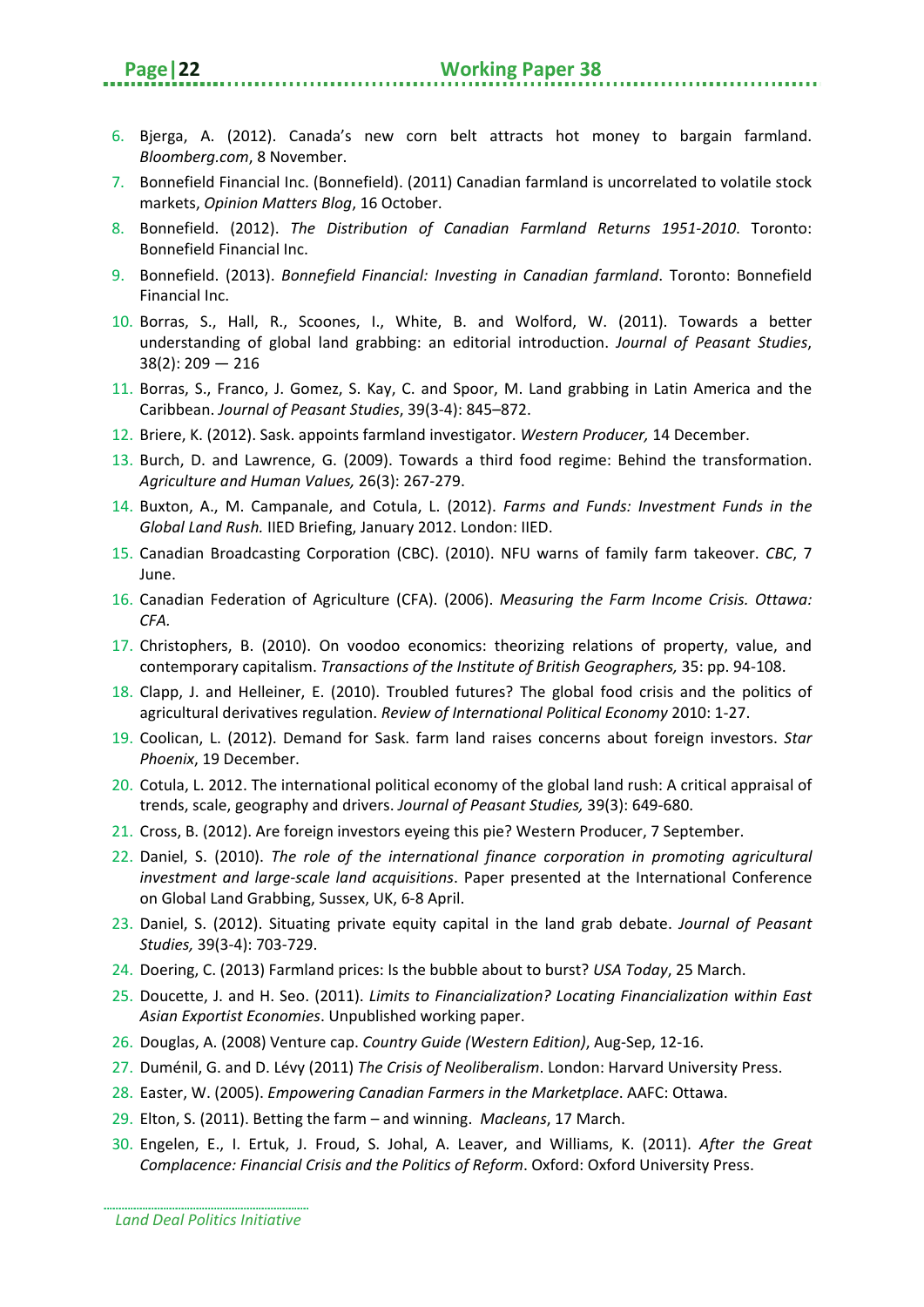#### **Financializing Prairie farmland Page|23**

- 31. Fairbairn, M. (2013) Indirect dispossession: Domestic power imbalances and foreign access to land in Mozambique. *Development and Change*, 44(2): 335–356
- 32. FC Business Intelligence. (2010). *World agriculture investment overview: Expert insights*. London: FC Business Intelligence.
- 33. French, S., Leyshorn, A. and Wainwright, T. (2011). Financializing space, spacing financialization, *Progress in Human Geography,* 35(6): 798-819.
- 34. Gillam, C. (2011). As Saskatchewan farm values rise, investment kept limited. *Alberta Farmer Express*, 9 November.
- 35. GRAIN. 2008. *Seized: The 2008 Land Grab for Food and Financial Security*. GRAIN briefing. Barcelona: GRAIN.
- 36. Grant, T. (2012). Canadian farmers have never been older: Census data. *Globe and Mail*, May 10.
- 37. Gunnoe, A. and Gellert, P. (2011). Financialization, shareholder value, and the transformation of timberland ownership in the US. *Critical Sociology,* 37(3): 265-284.
- 38. Guthman, J. (2004). *Agrarian Dreams: The Paradox of Organic Farming in California*. Berkeley: University of California Press.
- 39. Hall, R. (2011). Land grabbing in Southern Africa: The many faces of the investor rush. *Review of African Political Economy*, 38(128): 193-214
- 40. Harvey, D. (2003). *The New Imperialism*. Oxford: Oxford University Press.
- 41. Harvey, D. (2005). *A Brief History of Neoliberalism*. Oxford: Oxford University Press.
- 42. Harvey, D. (2006 [1982]). *Limits to Capital*. London: Verso.
- 43. Harvey, D. (2009). Interviewed by: Choonara, J. *Monthly Review*, April.
- 44. Helleiner, E. (1994). *States and the Re-emergence of Global Finance: From Bretton Woods to the 1990s.* Ithaca: Cornell University Press.
- 45. Hudson, Michael. 2010. *The Transition from Industrial Capitalism to a Financialized Bubble Economy*. Levy Economics Institute of Bard College Working Paper no. 627.
- 46. Hursh, K. (2013). Should you buy or rent the land you farm? *Farm Credit Canada AgriSuccess Journal*, March 2013.
- 47. International Monetary Fund (IMF) (2012) Commodities in boom. *Finance and Development*, June 2012: 30-31.
- 48. InvestAg Savills. (2011). *International farmland market bulletin*. London: InvestAg Savills.
- 49. Irwin, S. and Sanders, D. (2010) *The Impact of Index and Swap Funds on Commodity Futures Markets: Preliminary Results*, OECD Food, Agriculture and Fisheries Working Papers, No. 27, OECD Publishing.
- 50. Johnson, B. (2012). Debt issues ignored. *GrainMatters.ca*, June 8.
- 51. Knight Frank LLP. (2011). *The wealth report: A global perspective on prime property and wealth 2011*. London: Knight Frank LLP.
- 52. Krippner, G. (2005). The financialization of the American economy, *Socio-Economic Review,* 3(2): 173-208.
- 53. Krippner, G. (2011). Capitalizing on Crisis: The Political Origins of the Rise of Finance. Harvard: Harvard University Press.
- 54. Ladurantaye, S. (2009). Cheap Canadian farmland lures foreign buyers. *Globe and Mail*, 19 August.
- 55. Langley, P. (2008). Financialization and the consumer credit boom. *Competition and Change*, 12 (2): 133–147.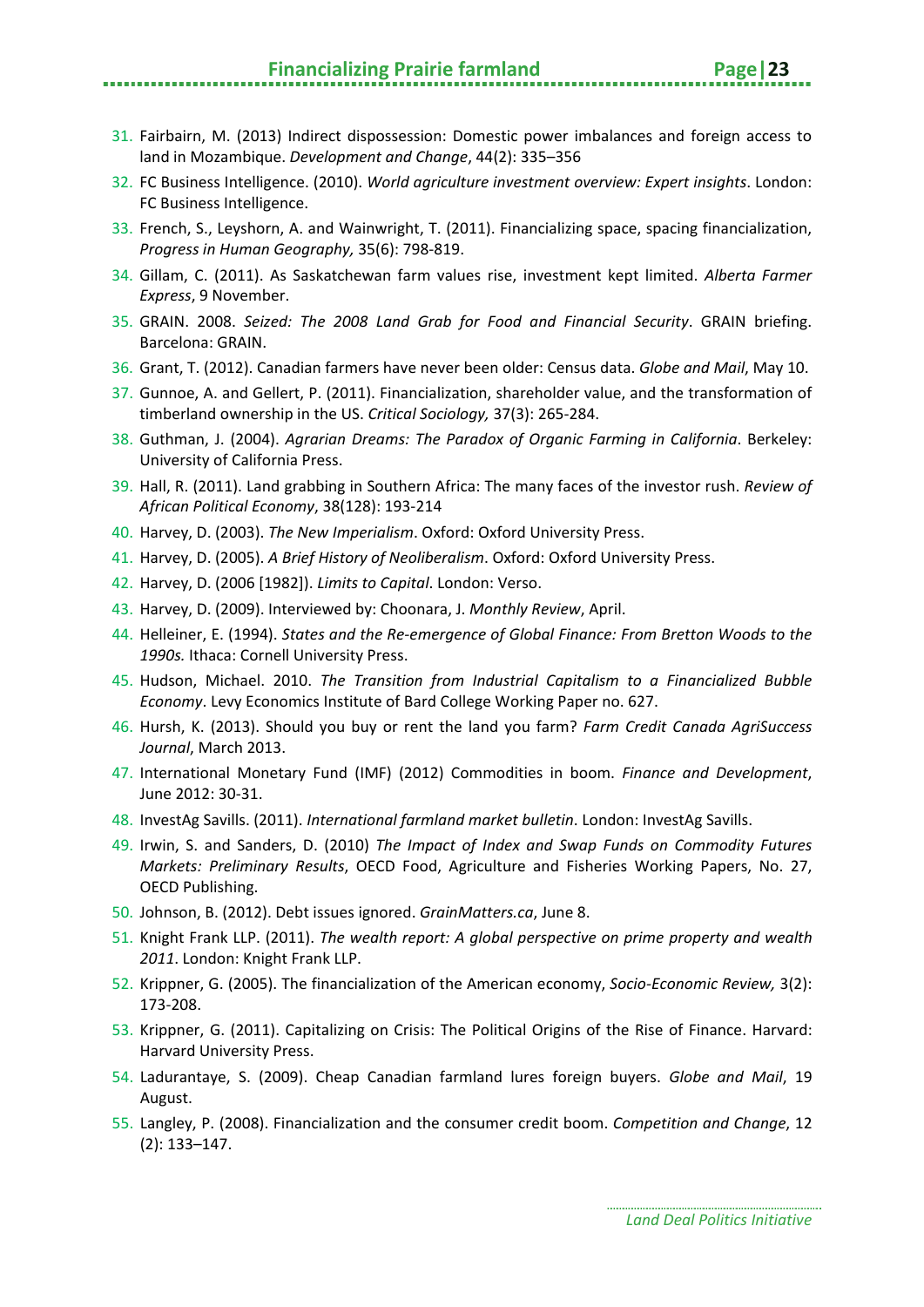- 56. Legislative Assembly of Saskatchewan Standing Committee on Agriculture (LASSCA). (2002) *Report on Farm Land Ownership,* 3<sup>rd</sup> Session of the 24<sup>th</sup> Legislature, 21 June.
- 57. Levitt, K. (2008). *The Great Financialization*. Lecture upon acceptance of the Progressive Economics Forum's John Kenneth Galbraith Prize, Presented at the Annual Meeting of the Canadian Economics Association, Vancouver, Canada, 8 June.
- 58. Magnan, A. (2011). *The 'Land Grab' Comes Home? Food System Financialization and Corporate Investment in Prairie Farmland*. Paper presented at the annual meeting of the Canadian Association of Food Studies, Fredericton, New Brunswick, 29 May.
- 59. Magnan, A. (2012). New avenues of farm corporatization in the prairie grains sector: Farm family entrepreneurs and the case of One Earth Farms. *Agriculture and Human Values* 29: 161–175.
- 60. Magnan, A. and Sommerville, M. (2012). *Land Rush: Speculators Stake Claim to Prairie Farmland*. Briarpatch, February 28.
- 61. Margulis, M. McKeon, N. and Borras, S. (2013). Land grabbing and global governance: Critical perspectives. *Globalizations*, 10(1): 1-23.
- 62. Margulis, M. and Porter, T. (2013). Governing the global land grab: Multipolarity, ideas, and complexity in transnational governance. *Globalizations*, 10(1): 65-86.
- 63. Marin, V., Lovett, J., and Clancy, J. (2011). *Biofuels and Land Appropriation in Colombia: Do Biofuels National Policies Fuel Land Grabs?* Paper presented at the International Conference on Global Land Grabbing, Sussex, UK, 6-8 April.
- 64. Martin, L. (2011) Farm incomes and farm wealth. In: George Morris Centre (Ed.) *Advancing a Policy Dialogue: A series of papers prepared for the Canadian Agri-Food Policy Institute. Series I: Understanding the Structure of Canadian Farm Income*s. Ottawa: Canadian Agri-Food Policy Institute.
- 65. McClinton, L. (2006). Farmland: buy or rent. *Farm Credit Canada AgriSuccess Journal*, January 2006.
- 66. McMichael, P. (2012). The land grab and corporate food regime restructuring. *Journal of Peasant Studies*, 39(3-4): 681-701
- 67. Murmis, M. and Murmis, M. (2012). Land concentration and foreign land ownership in Argentina in the context of global land grabbing, *Canadian Journal of Development Studies*, 33(4): 490-508
- 68. National Farmers Union Canada (NFU). (2003). *The Farm Crisis, Bigger Farms, and the Myths of "Competition" and "Efficiency"*. Saskatoon: NFU.
- 69. NFU. (2005a). *The Farm Crisis: It's Causes and Solutions.* Saskatoon: NFU.
- 70. NFU. (2005b). *The Farm Crisis & Corporate Profits.* Saskatoon: NFU.
- 71. NFU. (2010). *Losing Our Grip: How a Corporate Farmland Buy-up, Rising Farm Debt, and Agribusiness Financing of Inputs Threaten Family Farms and Food Sovereignty (or, "Serfdom 2.0")*. 7 June. Saskatoon: NFU.
- 72. O'Brien, E. (2011) *Irregular and Illegal Land Acquisition by Kenya's Elites: Trends, Processes, and Impacts of Kenya's Land-Grabbing Phenomenon*. Rome: International Land Coalition.
- 73. Oltmans, A. (2007). A new approach in farm business analysis to fit a changing farmland investment market. *International Farm Management Association Congress 16 Proceedings*, International Farm Management Association.
- 74. Painter, M. (2009) The farmland investment market in Canada. *Journal of International Farm Management* 5(1): n.p.
- 75. Peluso, N. and Lund, C. (2011). New frontiers of land control: Introduction. *Journal of Peasant Studies,* 38(4): 667-681.
- 76. Pilger, G. (2011). If the bubble bursts. *Country Guide West*, 15 February.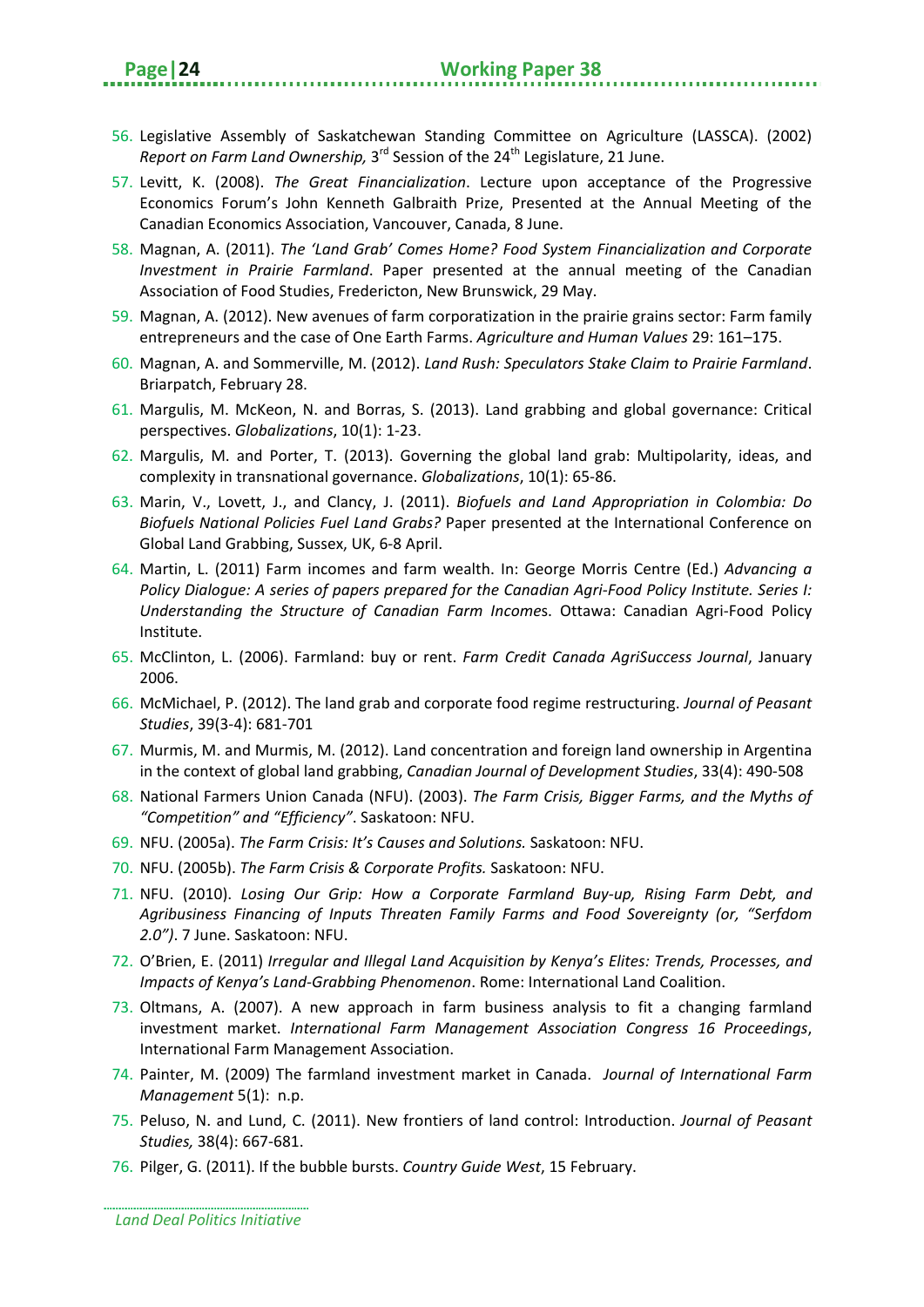#### **Financializing Prairie farmland Page|25**

- 78. Pollock, A. (2012). *A Bubble to Remember – and Anticipate?* Washington: American Enterprise Institute.
- 79. Preville, E. (2003). *The Financial Structure of Agriculture in the Canadian and American Prairies, 1971-2001*. Ottawa: Library of Parliament Parliamentary Research Branch.
- 80. Schiller, R. (2011) Bubble spotting. *Project Syndicate*, 22 March.
- 81. Simms, D. (2010). Incomes, debt have farmers seeing red. *CBC News*. 15 June.
- 82. Skogstad, G. (2008). *Internationalization and Canadian agriculture: Policy and governing paradigms*. Toronto: University of Toronto Press
- 83. Soederberg, S. (2010). *Corporate Power and Ownership in Contemporary Capitalism: The Politics of Resistance and Domination.* New York: Routledge.
- 84. Sommerville, M. (2012*). Financializing Prairie Farmland: An Effective Way of Producing More with Less?* Paper prepared for the Canadian Agri-food Policy Institute's Advancing a National Dialogue Award competition.
- 85. Sommerville, M. and Magnan. A. (Forthcoming). The 'Global Land Grab' Heads North? Examining the Financialization of Farming Systems on the Canadian Prairies. Manuscript submitted for publication.
- 86. Sparling, D. and Uzea, N. (2012). *Six Years that Changed the Future for Agriculture: Impact on Farm Income in Canada 2005-2010*. London: Richard Ivey School of Business.
- 87. Standing Senate Committee on Agriculture and Forestry (SSCAF). (2008). "*Growing" Costs for Canadian Farmers*. Ottawa: Canadian Senate.
- 88. Stockhammer, E. (2008). Some stylized facts on the finance-dominated accumulation regime. *Competition and Change*, 12(2): 184–202.
- 89. United Nations Conference on Trade and Development (UNCTAD). (2009) *Trade and Development Report 2009*. New York: United Nations.
- 90. UNCTAD. (2011). *Trade and Development Report 2011*. New York: United Nations.
- 91. UNCTAD. (2012). *Financial Liberalization and the Financialization of Commodity Markets.* New York: United Nations.
- 92. Waldie, P. and Leeder, J. (2010). Do corporate buyouts signal the end of the family farm? *Globe and Mail*, 24 November.
- 93. Wilson, B. (2012). Farm debt up \$4 billion. *Western Producer*, 1 June.
- 94. Wolford, W., Borras, S., Hall, R., Scoones, I, and White, B. (2013) Governing global land deals: The role of the state in the rush for land. *Development and Change* 44(2): 189–210.
- 95. White, B., Borras, S. Hall, R., Scoones, I. and Wolford, W. (2012). The new enclosures: Critical perspectives on corporate land deals. *Journal of Peasant Studies,* 39(3/4): 619-647.
- 96. Zoomers, A. (2010). Globalisation and the foreignisation of space: Seven processes driving the current global land grab. *Journal of Peasant Studies,* 37(2): 429-447.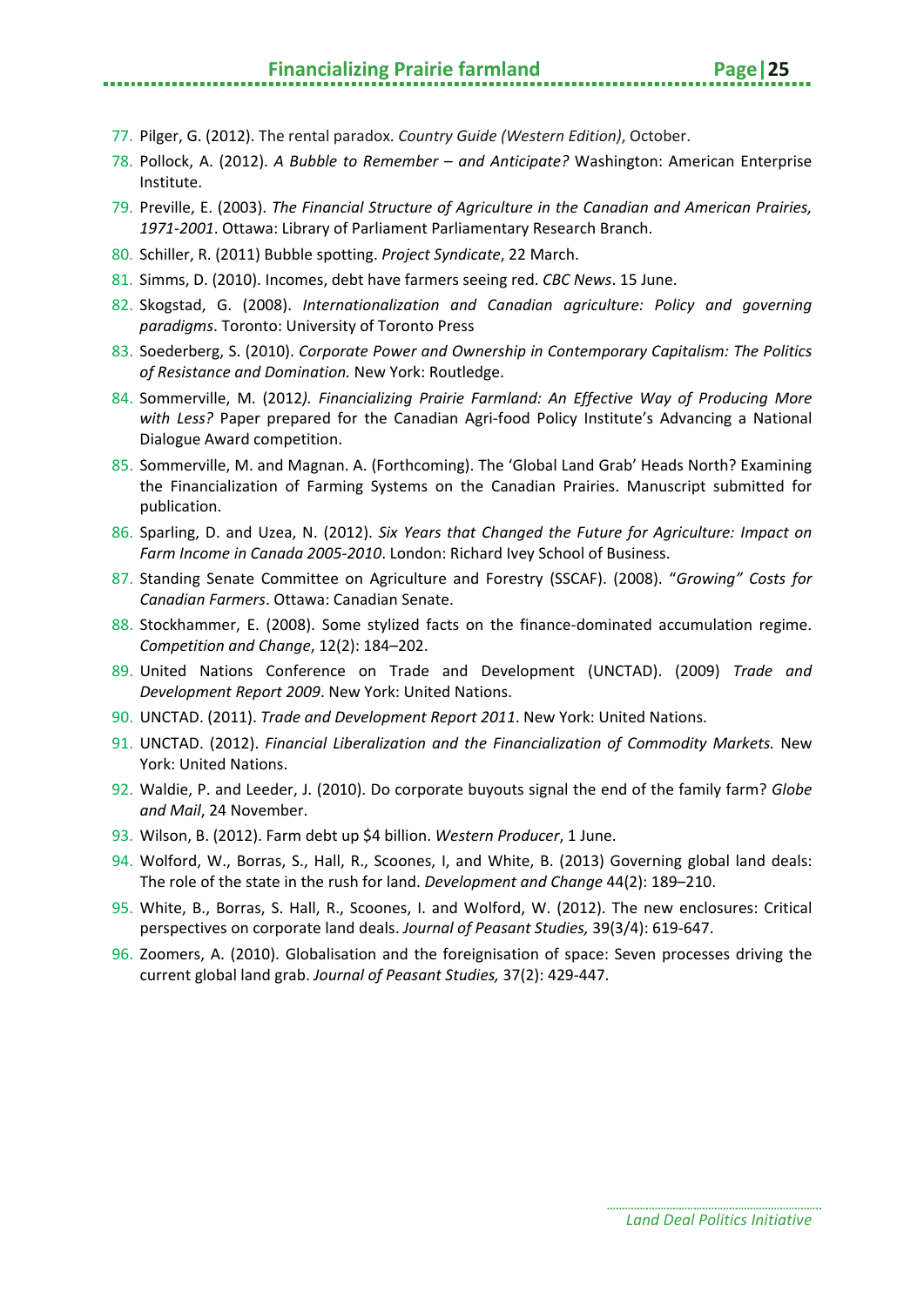

Figure 1 - Farm income from market, government and non-farm sources, Canada 1971-2005

Source: AAFC 2012

Table 1 - Percentage of total farm area that is rented or leased, Canada and Prairie Provinces, 1976 to 2011

|                 | Percentage total farm area rented or leased from others <sup>1</sup> |      |      |      |      |      |      |      |
|-----------------|----------------------------------------------------------------------|------|------|------|------|------|------|------|
|                 | 1976                                                                 | 1981 | 1986 | 1991 | 1996 | 2001 | 2006 | 2011 |
| <b>Canada</b>   | 30                                                                   | 31   | 36   | 37   | 37   | 37   | 38   | 40   |
| <b>Manitoba</b> | 29                                                                   | 33   | 37   | 37   | 36   | 38   | 38   | 39   |
| Saskatchewan    | 31                                                                   | 32   | 38   | 39   | 39   | 39   | 39   | 41   |
| <b>Alberta</b>  | 36                                                                   | 35   | 42   | 41   | 40   | 41   | 42   | 44   |

<sup>1</sup>Includes 'area leased from governments', 'area rented or leased from others', and 'area crop-shared from others'.

Source: Statistics Canada 2011 Farm and Farm Operator Data, Selected Historical Data from the Census of Agriculture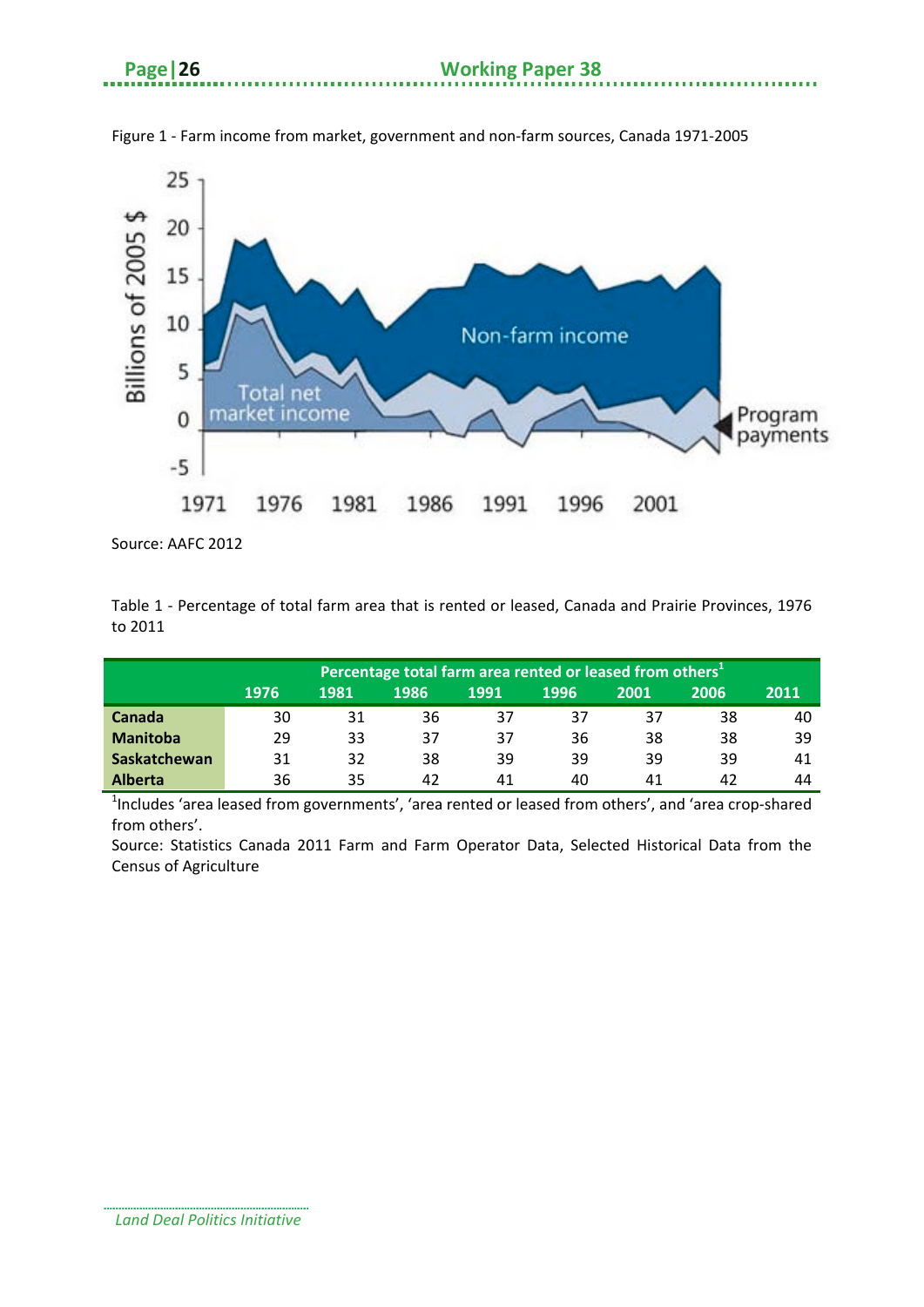

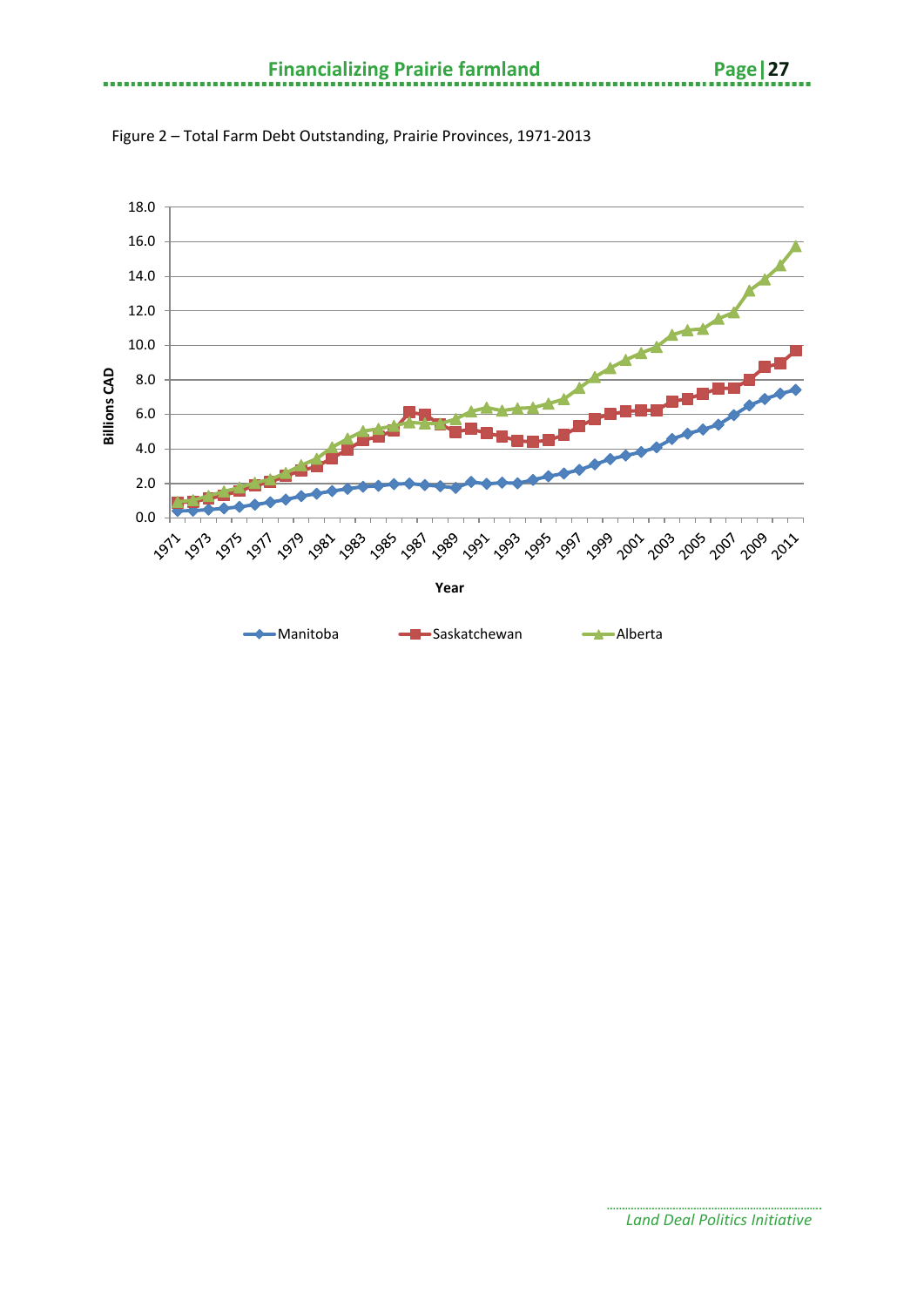. . . . . . . . . . . . .

| <b>Province</b> | <b>Legislation</b>                                                                                              | <b>Restrictions on Ownership and Leasing</b>                                                                                                                                                                                                                                                                                                                                                                    |
|-----------------|-----------------------------------------------------------------------------------------------------------------|-----------------------------------------------------------------------------------------------------------------------------------------------------------------------------------------------------------------------------------------------------------------------------------------------------------------------------------------------------------------------------------------------------------------|
| Manitoba        | Lands<br>Farm<br>Ownership Act                                                                                  | Persons who are not Canadian citizens or permanent<br>residents, as well as entities that are not family farm<br>corporations, municipalities, local governments or government<br>agencies, or qualified immigrants, as defined under the<br>legislation, are limited to ownership of or leasing not more<br>than 40 acres.                                                                                     |
| Saskatchewan    | Saskatchewan<br><b>Farm Security Act</b>                                                                        | Persons who are not a Canadian citizen or resident as well as<br>non-Canadian owned entities, as determined under the<br>legislation, are limited to ownership or leasing of not more<br>than 10 acres.                                                                                                                                                                                                         |
| Alberta         | Agricultural<br>and<br>Recreational Land<br>Ownership<br>Act;<br>Foreign<br>Ownership<br>οf<br>Land Regulations | Persons who are not a Canadian citizen or permanent resident<br>or that are foreign governments, corporations incorporated<br>elsewhere than in Canada, or foreign-controlled corporations,<br>as determined under the legislation, are limited to ownership<br>of two parcels containing, in the aggregate, not more than 20<br>acres. Leasing by such parties is permitted for a period of up to<br>20 years. |

#### Table 2 - Farmland Ownership and Leasing Restrictions in the Canadian Prairie Provinces

Sources: *Farm Lands Ownership Act*; *Saskatchewan Farm Security Act*; *Agricultural and Recreational Land Ownership Act Foreign Ownership of Land Regulation*

#### Table 3 – Farmland Holdings of Prairie Farmland Investment Funds at March 2013

| <b>Fund Manager</b>                      | <b>Farmland Holdings</b> |
|------------------------------------------|--------------------------|
| AgCapita Farmland Investment Partnership | 34,000 acres             |
| Assiniboia Capital Corp.                 | 115,000 acres            |
| Bonnefield Financial Inc.                | 15,000 acres             |
| Total                                    | 174,000 cares            |

Note: Approximately 33% of Bonnefield's holdings are in Ontario.